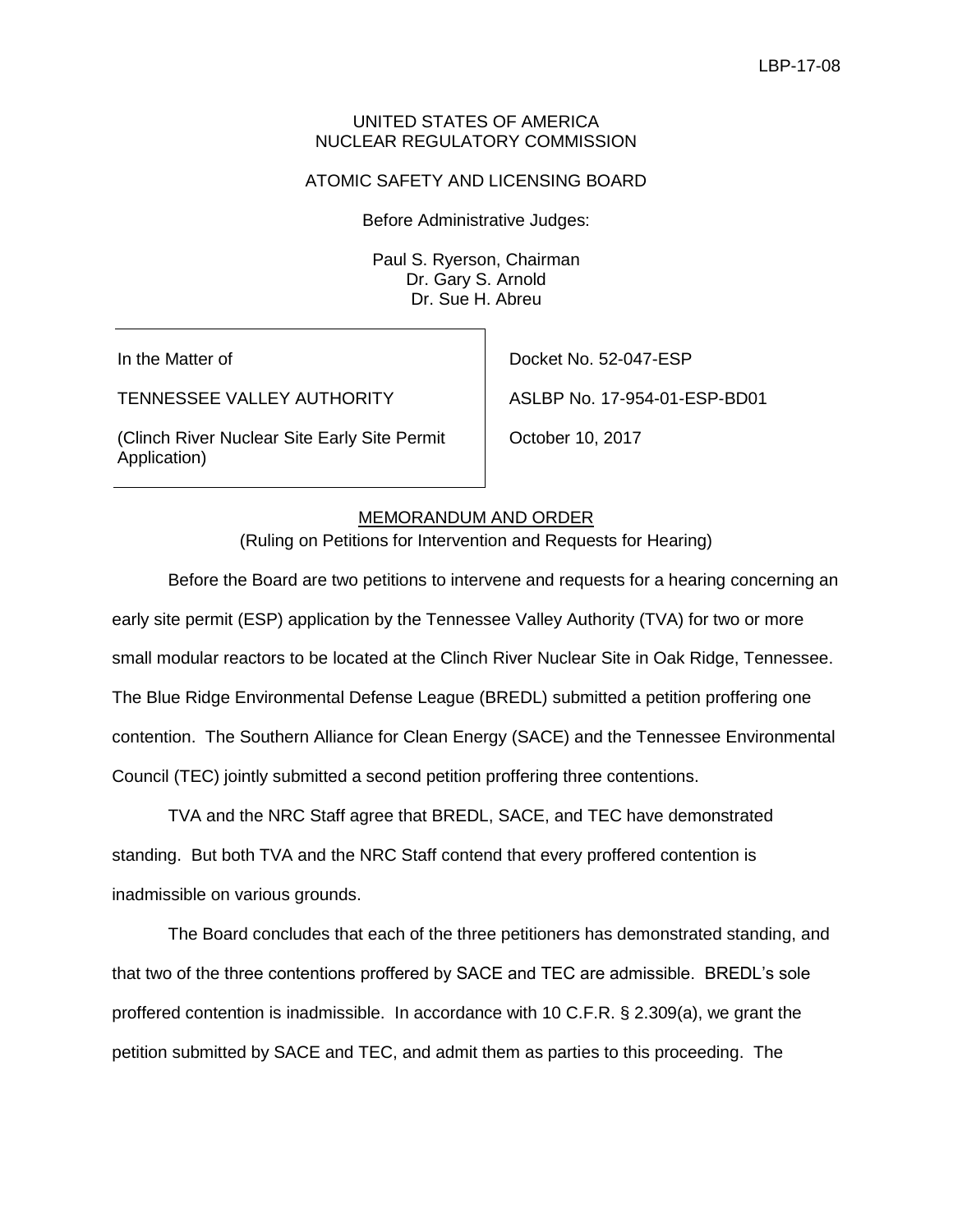admitted contentions will be heard under the procedures set forth at 10 C.F.R. Part 2, Subpart L.

### I. BACKGROUND

On May 12, 2016, TVA submitted an ESP application to the NRC.<sup>1</sup> An ESP is a "partial construction permit."<sup>2</sup> In contrast to a combined license (COL), which authorizes construction and operation of a nuclear power facility, an ESP relates only to site suitability.<sup>3</sup> Because TVA has not yet selected a design for the reactors that might be constructed at the site, its application is based on a plant parameter envelope that was developed on the basis of four different light-water small modular reactor designs currently under development in the United States.<sup>4</sup> Approval to construct and operate a nuclear power plant at the Clinch River site would require a separate NRC authorization and would be the subject of a separate licensing proceeding.

The NRC published notice in the Federal Register on April 4, 2017 that the NRC staff would review the application and that persons whose interests might be affected by the proposed ESP would have until June 5, 2017 to request a hearing or petition to intervene.<sup>5</sup> On May 5, 2017, SACE and TEC filed an unopposed<sup>6</sup> request for a one-week extension to file their

 $2$  10 C.F.R § 52.1(a).

- 2 -

<sup>1</sup> See Tennessee Valley Authority; Clinch River Nuclear Site, 81 Fed. Reg. 40,929, 40,929 (June 23, 2016).

<sup>&</sup>lt;sup>3</sup> See Exelon Generation Co., LLC (Early Site Permit for Clinton ESP Site), CLI-07-12, 65 NRC 203, 205 (2007).

<sup>4</sup> Tennessee Valley Authority, Clinch River Early Site Permit Application, Part 2: Site Safety Analysis Report, Rev. 0 at 2.0-1 (May 2016) (ADAMS Accession No. ML16144A037) [hereinafter SSAR, Rev. 0].

<sup>5</sup> Tennessee Valley Authority; Clinch River Nuclear Site Early Site Permit Application and Associated Order Imposing Procedures for Access to Sensitive Unclassified Non-Safeguards Information and Safeguards Information, 82 Fed. Reg. 16,436, 16,437–38 (Apr. 4, 2017).

<sup>&</sup>lt;sup>6</sup> TVA authorized SACE/TEC to state that it did not oppose their time extension motion, and the NRC Staff did not file a response. Request by Southern Alliance for Clean Energy and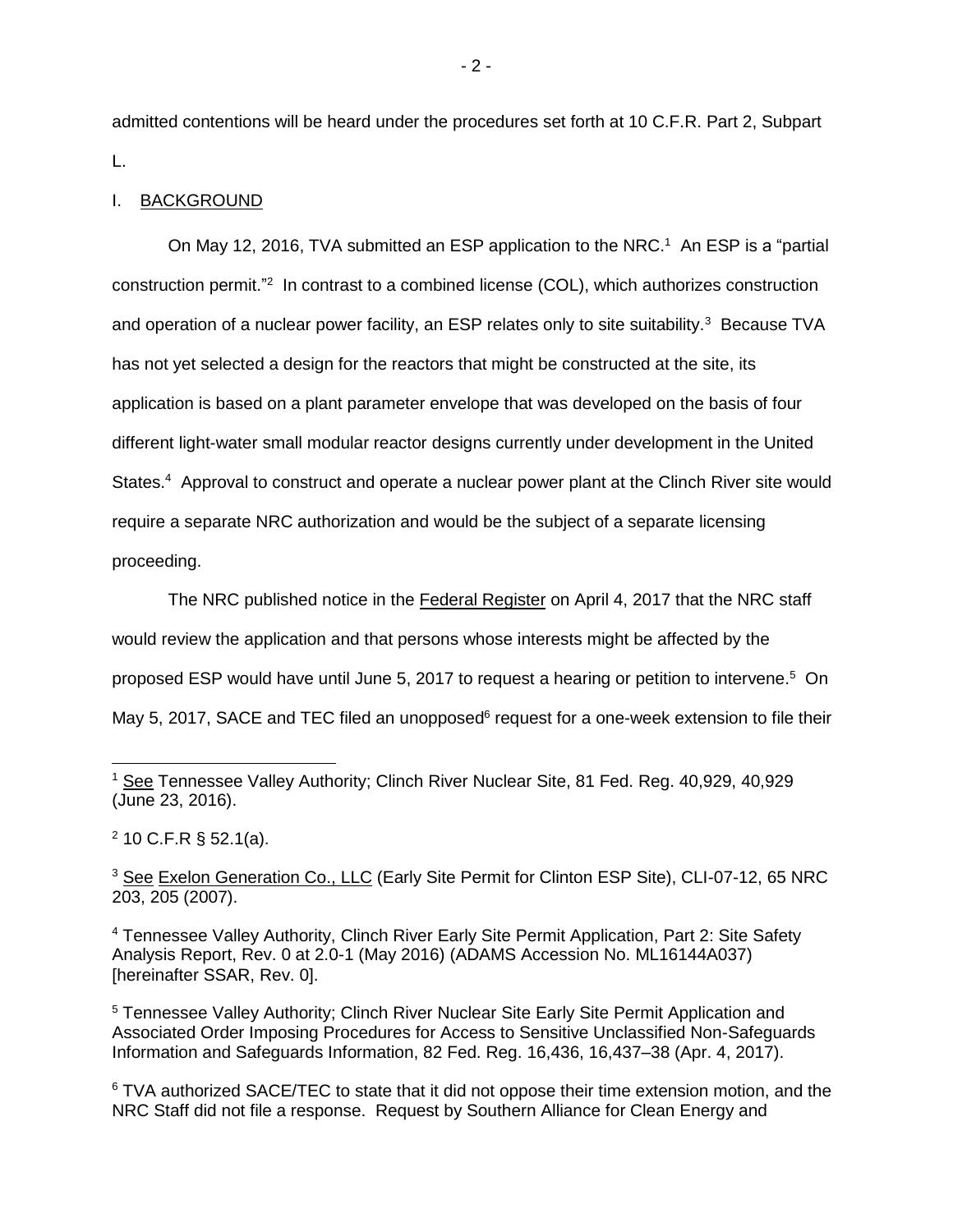petition, as well as a one-week extension to reply to answers to their petition.<sup>7</sup> The Secretary of the Commission (SECY) granted both of these requests, extending the filing period to June 12, 2017 for petitions, and to July 21, 2017 for replies.<sup>8</sup>

On June 12, 2017, SACE and TEC timely filed their petition, which proffers one safetyrelated contention concerning TVA's request for exemptions from the NRC's emergency planning requirements, and two contentions challenging the application's Environmental Report. One of these contentions alleges that the Environmental Report fails to consider the possibility of a spent fuel pool fire, and the other objects to language in the Environmental Report regarding the technical characteristics of small modular reactors.<sup>9</sup>

BREDL also submitted a petition on June 12, 2017. Its petition contains one contention challenging the sufficiency of TVA's Environmental Report.<sup>10</sup>

Tennessee Environmental Council for Extension of Time Periods for Submitting Hearing Request and Reply to Responses at 1 (May 5, 2017) [hereinafter SACE/TEC Request for Extension].

<sup>7</sup> SACE/TEC Request for Extension at 2.

<sup>8</sup> Order of the Secretary at 1–2 (June 2, 2017) [hereinafter SECY Order].

<sup>9</sup> Southern Alliance for Clean Energy and Tennessee Environmental Council Petition to Intervene and Request for Hearing at 5–24 (June 12, 2017) [hereinafter SACE/TEC Pet.].

<sup>&</sup>lt;sup>10</sup> Hearing Request and Petition to Intervene by Blue Ridge Environmental Defense League at 6–13 (June 12, 2017) [hereinafter BREDL Pet.].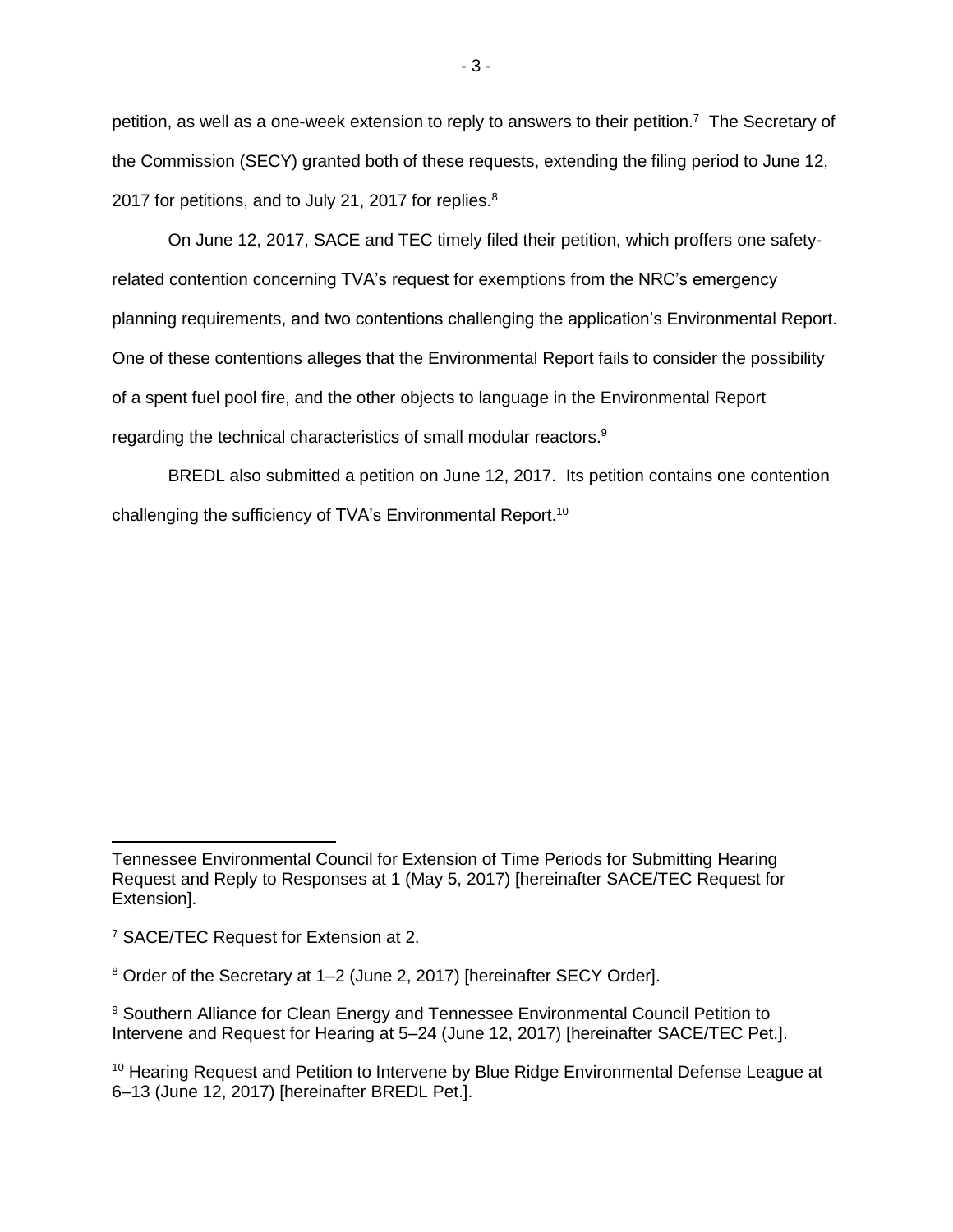On July 7, 2017, TVA and the NRC Staff filed answers to the petitions, in which they opposed the admission of all contentions and also argued that BREDL's petition was late.<sup>11</sup> SACE and TEC filed a reply on July 21, 2017.<sup>12</sup> BREDL did not file a reply.

The Board heard oral argument on September 12, 2017.

# II. ANALYSIS

To intervene as a party in an adjudicatory proceeding, a petitioner must (1) establish it has standing; and (2) proffer at least one admissible contention.<sup>13</sup> Before analyzing standing and contention admissibility, we first address the timeliness of BREDL's petition.

# A. Timeliness

Following SACE and TEC's request for a one-week extension of time, which neither TVA

nor the NRC Staff opposed, SECY granted the request by order issued June 2, 2017. SECY's

order stated: "Petitioners now have until June 12, 2017, to file hearing petitions on TVA's

license application."<sup>14</sup>

Because BREDL did not formally join in the unopposed request for a one-week

extension, however, both TVA and the NRC Staff contend BREDL should have filed by the

 $13$  10 C.F.R. § 2.309(a).

<sup>14</sup> SECY Order at 1.

<sup>11</sup> [TVA]'s Answer Opposing Petitions for Intervention and Requests for Hearing by [SACE] and [TEC], and [BREDL] (July 7, 2017) [hereinafter TVA Answer]; NRC Staff Answer to [SACE] and [TEC]'s Petition to Intervene and Request for Hearing (July 7, 2017) [hereinafter NRC Staff Answer to SACE/TEC Pet.]; NRC Staff Answer Opposing Petition to Intervene and Request for Hearing by [BREDL] (July 7, 2017) [hereinafter NRC Staff Answer to BREDL Pet.].

<sup>&</sup>lt;sup>12</sup> [SACE]'s and [TEC]'s Reply to Oppositions to Petition to Intervene and Request for Hearing (July 21, 2017) [hereinafter SACE/TEC Reply].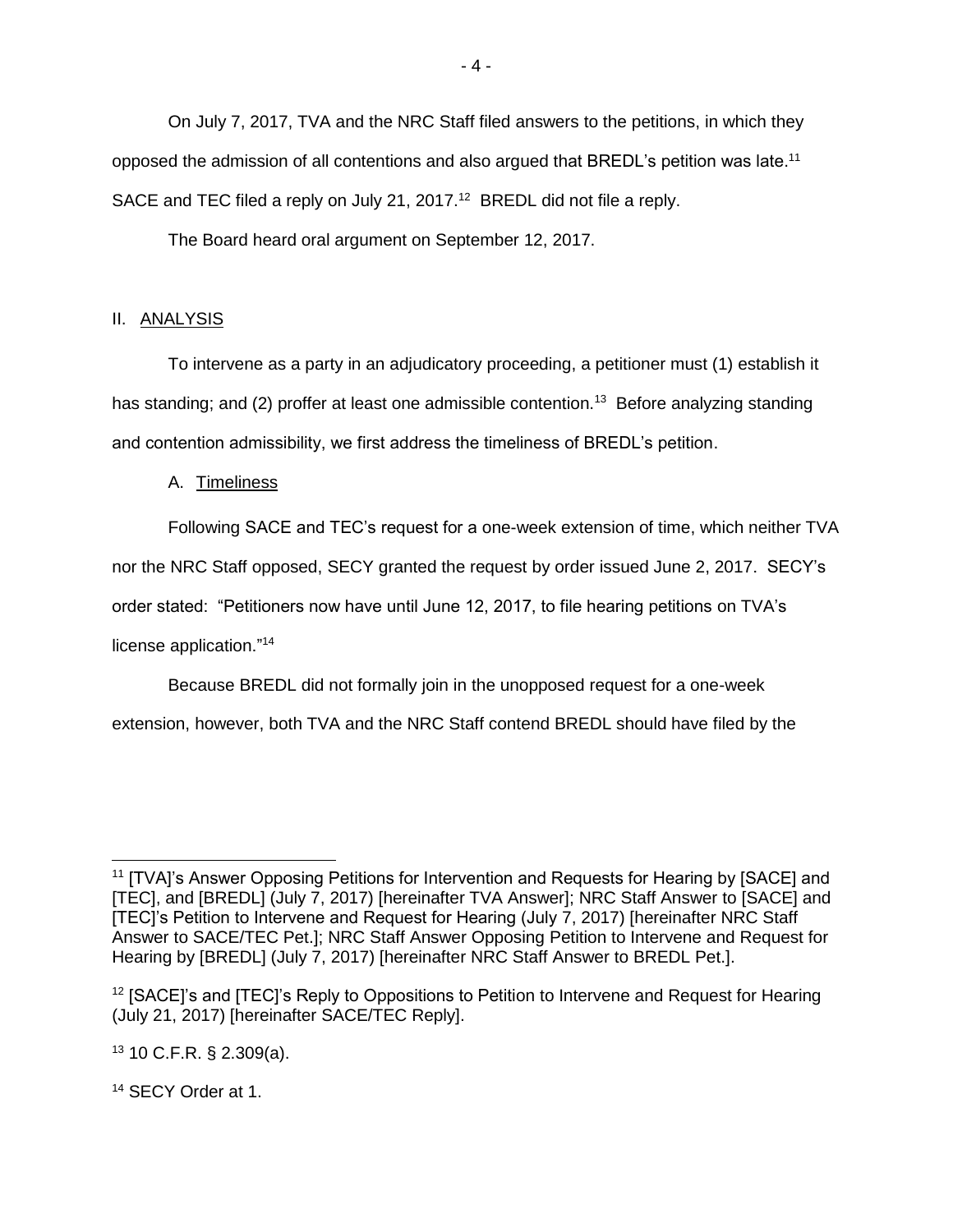original deadline.<sup>15</sup> BREDL also did not volunteer good cause for filing late; therefore, TVA and the Staff contend the Board should dismiss BREDL's hearing petition for this reason alone.<sup>16</sup>

The Board agrees that BREDL should have taken steps to clarify whether SECY's June 2, 2017 order applied to it as well as to SACE and TEC. That would have been the more prudent and responsible course. We decline, however, to reject BREDL's hearing petition on this ground.

First, as BREDL's non-lawyer representative stated during oral argument, when he received SECY's order through the NRC's Electronic Information Exchange,<sup>17</sup> he believed in good faith that the order granted a one-week extension to all petitioners.<sup>18</sup>

Second, BREDL's representation is credible. SECY's order is at least arguably ambiguous. It states: "Petitioners now have until June 12, 2017, to file hearing petitions on TVA's license application."<sup>19</sup> Although the order defines the capitalized form of "Petitioners" to refer to SACE and TEC, it does not use that term consistently and also refers to them as "petitioners."<sup>20</sup> In any event, because "Petitioners" is the first word in the critical sentence (and would be capitalized regardless), $^{21}$  one cannot tell whether it is intended to refer to "Petitioners" as defined (that is, SACE and TEC) or to any petitioners. Moreover, although SACE and TEC

<sup>18</sup> Tr. at 51.

<sup>19</sup> SECY Order at 1.

 $20$  Compare id. (referring to SACE and TEC together as "Petitioners"), with id. ("I am granting petitioners' request.").

 $21$  Id. at 1 ("Petitioners now have until June 12, 2017, to file hearing petitions on TVA's license application.").

- 5 -

<sup>15</sup> TVA Answer at 30; NRC Staff Answer to BREDL Pet. at 11.

<sup>16</sup> TVA Answer at 29; NRC Staff Answer to BREDL Pet. at 11.

<sup>17</sup> See Tr. at 50–51.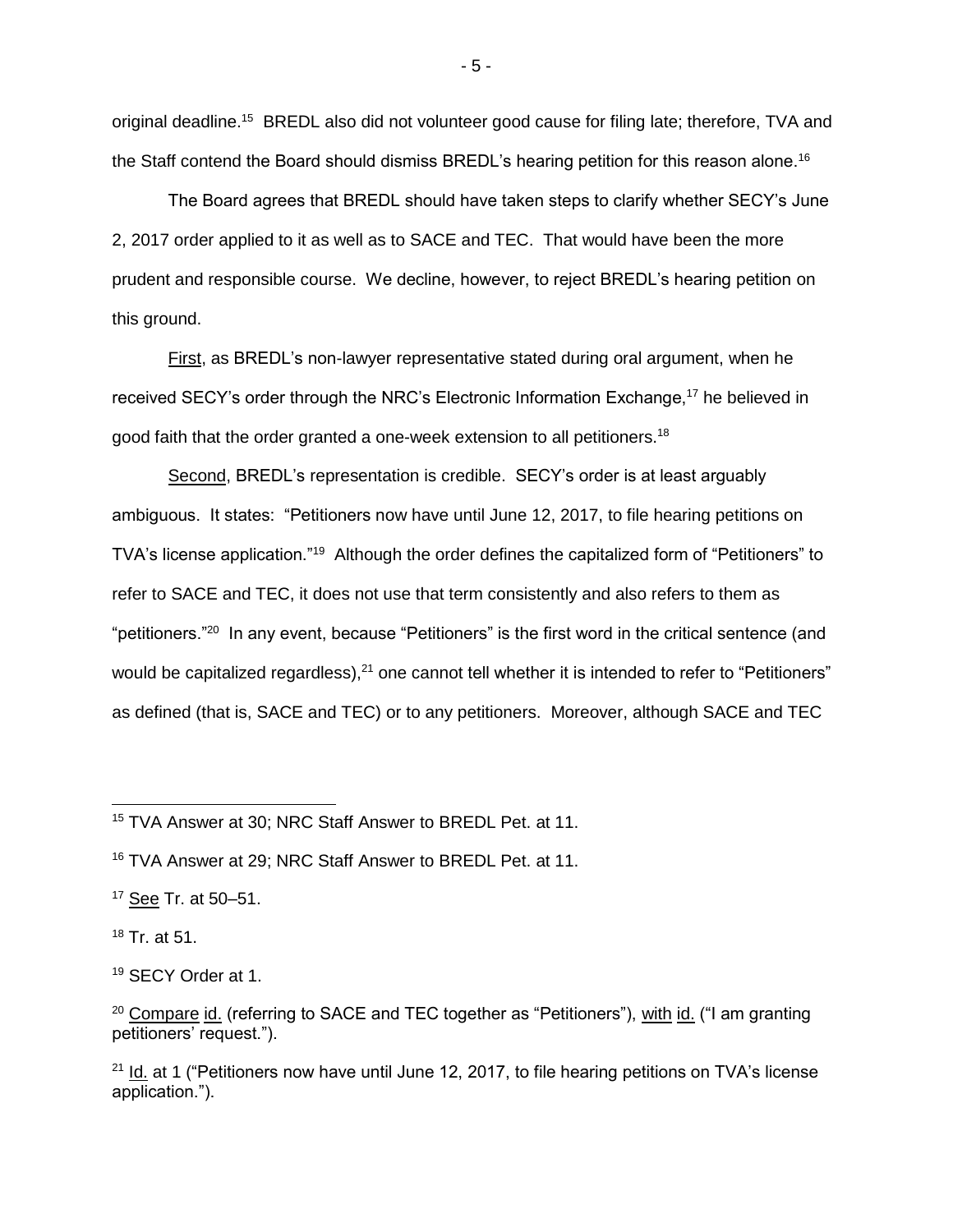asked for an extra week to file a single joint "hearing request,"<sup>22</sup> SECY's order extended the time to file "hearing petitions."<sup>23</sup> If SECY intended for the one-week extension to apply only to SACE and TEC, it could have said so more clearly.

Third, the reason SACE and TEC gave for requesting a one-week extension of the time for hearing requests<sup>24</sup>—"multiple novel and complex issues relating to the approval of the firstever application for an ESP for a Small Modular Reactor<sup>"25</sup>—would seem to apply with equal force to BREDL or to any other potential petitioner. Nothing about the justification for their unopposed request would appear unique to SACE or to TEC. Presumably, if BREDL also had asked for consent to a one-week extension, BREDL would have received it, just as SACE and TEC did.

Fourth, neither TVA nor the NRC Staff has claimed that it was prejudiced in any way as a result of BREDL's having filed its hearing request on the same day as SACE and TEC, rather than a week earlier.

Fifth, although BREDL has considerable experience in NRC adjudications, it relies in this proceeding on a non-lawyer representative and thus qualifies as a pro se litigant. As the Commission has directed, we afford such parties some degree of leniency.<sup>26</sup>

<sup>23</sup> SECY Order at 1–2.

 $24$  Their request for an additional week to file a reply was based, additionally, on the schedules of their experts. SACE/TEC Request for Extension at 2.

<sup>25</sup> SACE/TEC Request for Extension at 2.

<sup>26</sup> Fla. Power & Light Co. (Turkey Point Nuclear Generating Plant, Units 3 & 4), CLI-15-25, 82 NRC 389, 394 (2015) (stating that pro se petitioners are not held to the same "standards of clarity and precision to which a lawyer might reasonably be expected to adhere" (quoting Pub. Serv. Elec. & Gas Co. (Salem Nuclear Generating Station, Units 1 & 2), ALAB-136, 6 AEC 487, 489 (1973))); cf. Shieldalloy Metallurgical Corp. (Cambridge, Ohio Facility) CLI-99-12, 49 NRC 347, 354 (1999) ("[P]etitioners represented by counsel are generally held to a higher standard than pro se litigants.").

 <sup>22</sup> SACE/TEC Request for Extension at 1–2.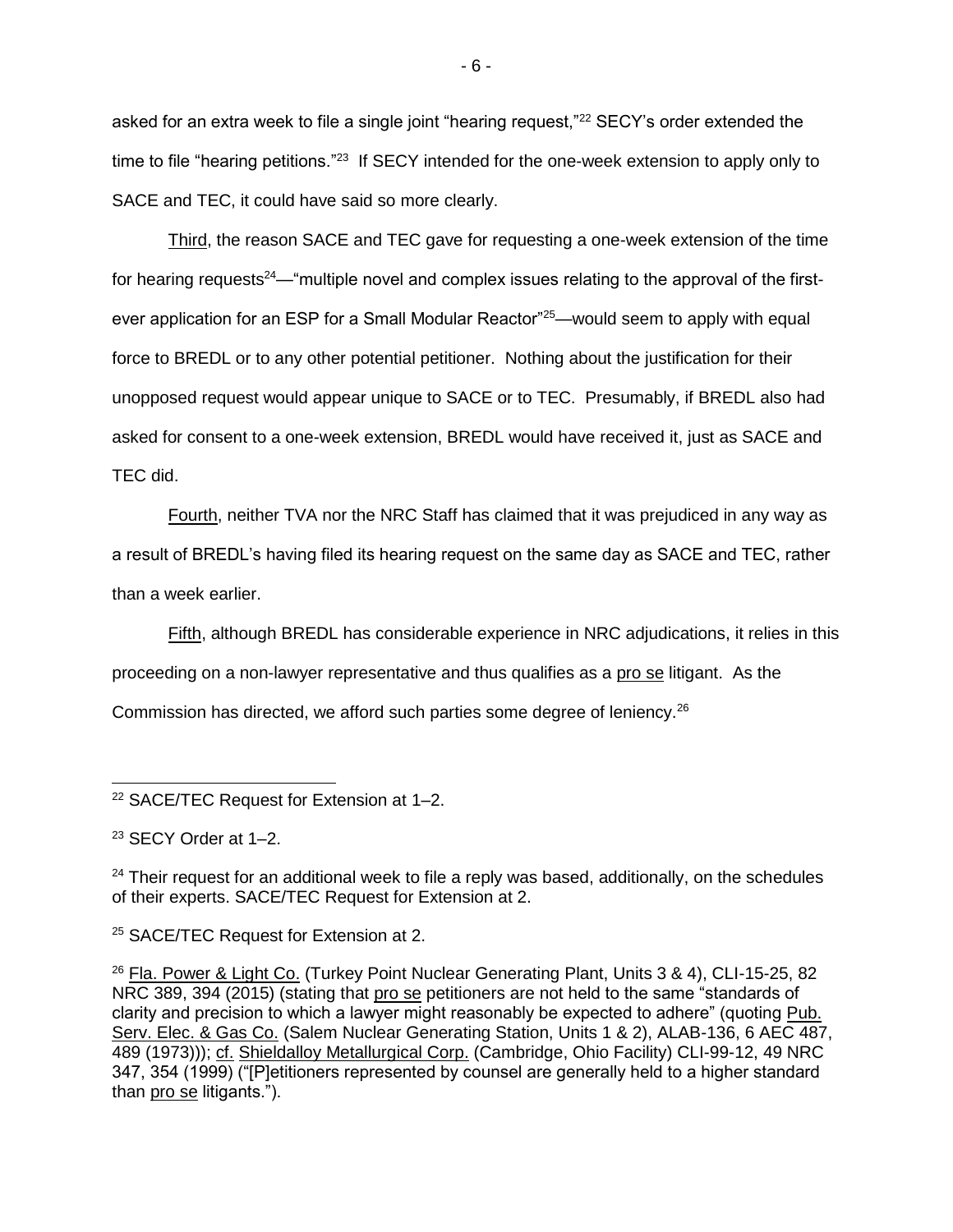Finally, we do not agree with the Staff that the result in this case should be controlled by the result in another case, Watts Bar 2, in which BREDL was among several petitioners then represented by counsel.<sup>27</sup> The NRC Staff claims Watts Bar 2 involved "similar" and "analogous circumstances."<sup>28</sup> But that is not so.

In Watts Bar 2, BREDL was among four organizations that knew of the pertinent filing deadline but delayed seeking an extension of time because they had not yet decided whether to join in a petition to intervene.<sup>29</sup> The licensing board ruled that "[s]uch indecision does not constitute good cause for failure to file a timely petition."<sup>30</sup> Moreover, all four of the organizations were represented by counsel, who "overlooked" the need to request an extension on their behalf.<sup>31</sup>

In affirming the licensing board's unwillingness to forgive a two-week filing delay in those circumstances, the Commission held that the board's ruling was neither an abuse of discretion nor founded on an error of law.<sup>32</sup> The Commission cited the importance and adherence to procedural rules "especially [by] those who . . . are cognizant of those rules and represented by counsel."<sup>33</sup>

<sup>29</sup> Watts Bar 2, LBP-09-26, 70 NRC at 950.

<sup>30</sup> Id.

 $\overline{a}$ 

 $31$  Id.

 $33$  Id.

 $27$  Tenn. Valley Auth. (Watts Bar Nuclear Plant, Unit 2), LBP-09-26, 70 NRC 939 (2009); aff'd, Tenn. Valley Auth. (Watts Bar Nuclear Plant, Unit 2), CLI-10-12, 71 NRC 319 (2010).

<sup>28</sup> Tr. at 42–43.

<sup>32</sup> Watts Bar 2, CLI-10-12, 71 NRC at 327.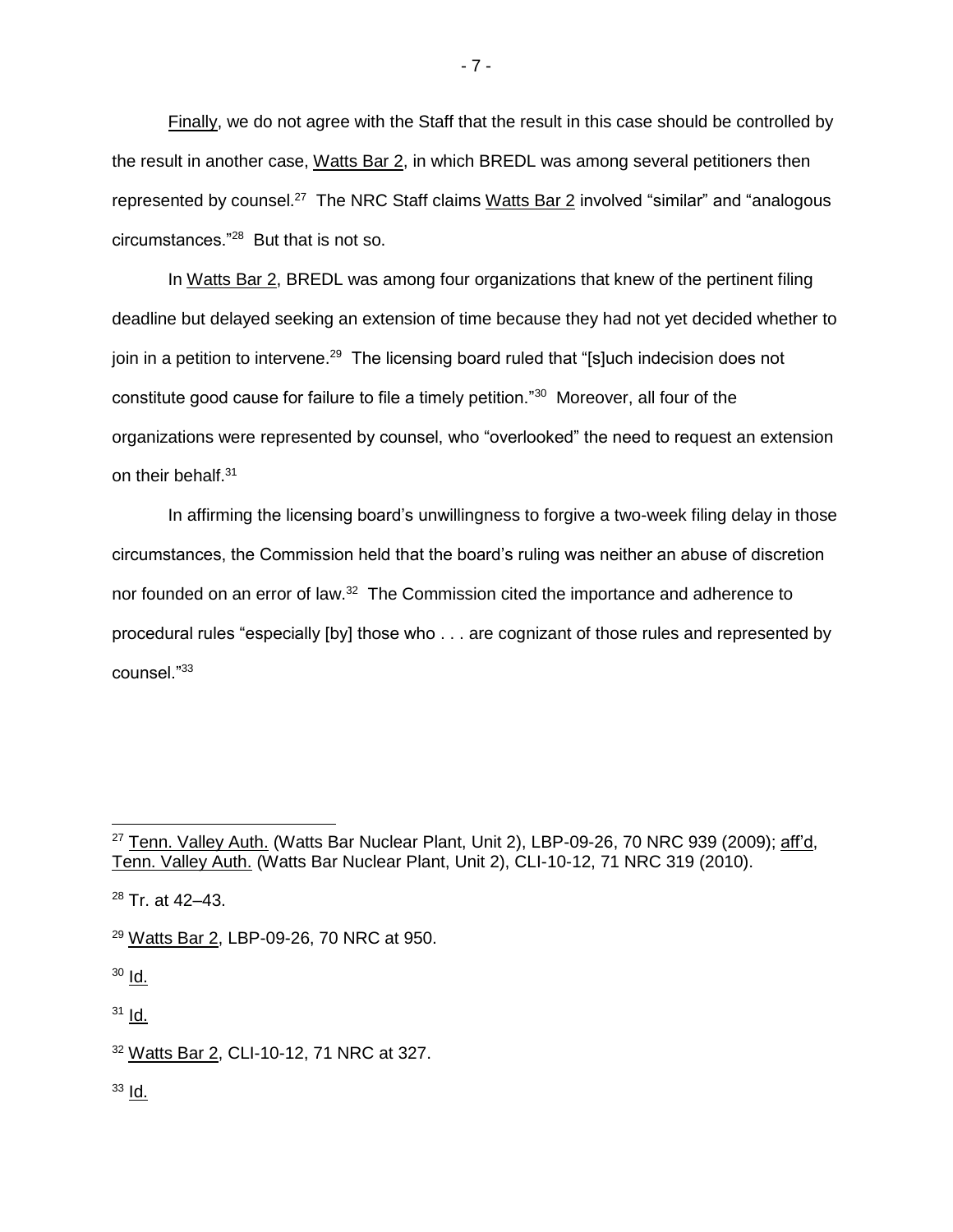In this case, in contrast, BREDL's reasonable and undisputed representation is that it did not understand the one-week extension to apply only to SACE and TEC, and BREDL is not represented by counsel.

For all these reasons, we find good cause in accordance with 10 C.F.R. § 2.307(a). We do not reject BREDL's hearing petition out of hand merely because BREDL understood the oneweek extension to apply to it as well as to SACE and TEC.

B. Standing

BREDL, SACE, and TEC assert they each have standing to intervene as representatives of their members living in the vicinity of the Clinch River site.<sup>34</sup> An organization may represent the interests of its members using representational standing if it can: (1) show that the interests it seeks to protect are germane to its own purpose; (2) identify at least one member who qualifies for standing in his or her own right; (3) show that it is authorized by that member to request a hearing on his or her behalf; and (4) show that neither the claim asserted nor the relief requested requires an individual member's participation in the organization's legal action.<sup>35</sup>

As to whether an individual member of a petitioning organization qualifies for standing in his or her own right, traditional judicial standing concepts require a showing that the individual has suffered or might suffer a concrete and particularized injury that is: (1) fairly traceable to the challenged action; (2) likely redressable by a favorable decision; and (3) arguably within the zone of interests protected by the governing statutes<sup>36</sup>—here the Atomic Energy Act and the

 $\overline{a}$ 

<sup>36</sup> Calvert Cliffs 3 Nuclear Project, LLC (Calvert Cliffs Nuclear Power Plant, Unit 3), CLI-09-20, 70 NRC 911, 915 (2009) (citing Cleveland Elec. Illuminating Co. (Perry Nuclear Power Plant,

- 8 -

<sup>34</sup> BREDL Pet. at 3–5; SACE/TEC Pet. at 3–4.

 $35$  See Consumers Energy Co. (Palisades Nuclear Plant), CLI-07-18, 65 NRC 399, 409 (2007); see also Friends of the Earth, Inc. v. Laidlaw Envtl. Servs. (TOC) Inc., 528 U.S. 167, 181 (2000) ("An association has standing to bring suit on behalf of its members when its members would otherwise have standing to sue in their own right, the interests at stake are germane to the organization's purpose, and neither the claim asserted nor the relief requested requires the participation of individual members in the lawsuit." (citing Hunt v. Wash. State Apple Advert. Comm'n, 432 U.S. 333, 343 (1977))).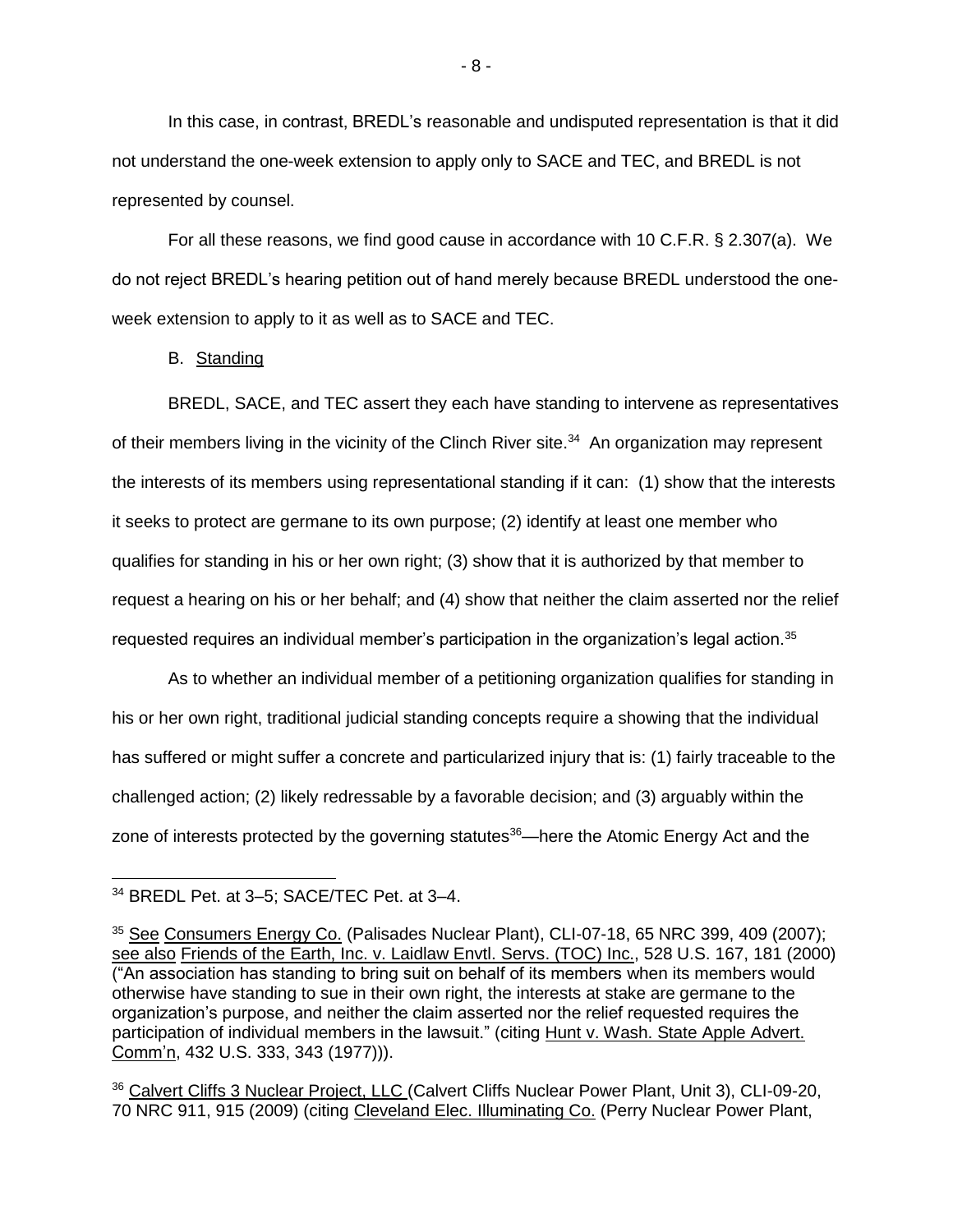National Environmental Policy Act.<sup>37</sup> Although the NRC applies these traditional standing concepts, in proceedings such as this it presumes that an individual has standing to intervene without the need to address them upon a showing that he or she lives within, or otherwise has frequent contacts with, a geographic zone of potential harm.<sup>38</sup> The pertinent zone in power reactor construction and operating license proceedings is the area within a 50-mile radius of the site.<sup>39</sup> The Commission also directs us to "construe the petition in favor of the petitioner" when determining whether a petitioner has demonstrated standing.<sup>40</sup>

Although neither TVA nor the NRC Staff objects to the representational standing of BREDL, SACE, and TEC,<sup>41</sup> we have an independent obligation to determine whether they have adequately demonstrated standing.<sup>42</sup>

 $\overline{a}$ 

<sup>40</sup> Ga. Tech., CLI-95-12, 42 NRC at 115.

<sup>41</sup> TVA Answer at 2–3; NRC Staff Answer to SACE/TEC Pet. at 9–10, NRC Staff Answer to BREDL Pet. at 9–10.

Unit 1), CLI-93-21, 38 NRC 87, 92 (1993) (internal quotation marks omitted); see also Ga. Inst. of Tech. (Ga. Tech. Research Reactor), CLI-95-12, 42 NRC 111, 115 (1995) (citing Lujan v. Defs. of Wildlife, 504 U.S. 555, 559–61 (1992)).

<sup>37</sup> 42 U.S.C. §§ 2011–2297; id. §§ 4321–4347.

<sup>38</sup> Commonwealth Edison Co. (Zion Nuclear Power Station, Units 1 & 2), CLI-99-4, 49 NRC 185, 191 (1999) (explaining that the presumption applies if the proposed action "quite 'obvious[ly]' entails an increased potential for offsite consequences" (alteration in original) (quoting Fla. Power & Light Co. (St. Lucie, Units 1 & 2), CLI-89-21, 30 NRC 325, 329–30 (1989))).

<sup>&</sup>lt;sup>39</sup> Calvert Cliffs, CLI-09-20, 70 NRC at 917 (explaining that the rationale for the presumption is "that persons living within the roughly 50-mile radius of the facility face a realistic threat of harm if a release from the facility of radioactive material were to occur" (internal quotation marks and footnote omitted)).

 $42$  10 C.F.R. § 2.309(d)(2); see also Va. Elec. & Power Co. (N. Anna Power Station, Unit 3), LBP-08-15, 68 NRC 294, 303 (2008)) (stating that although "[n]either the Applicant nor the NRC Staff challenges [the petitioner's] standing," the board must "make [its] own determination whether [the petitioner] has satisfied standing requirements").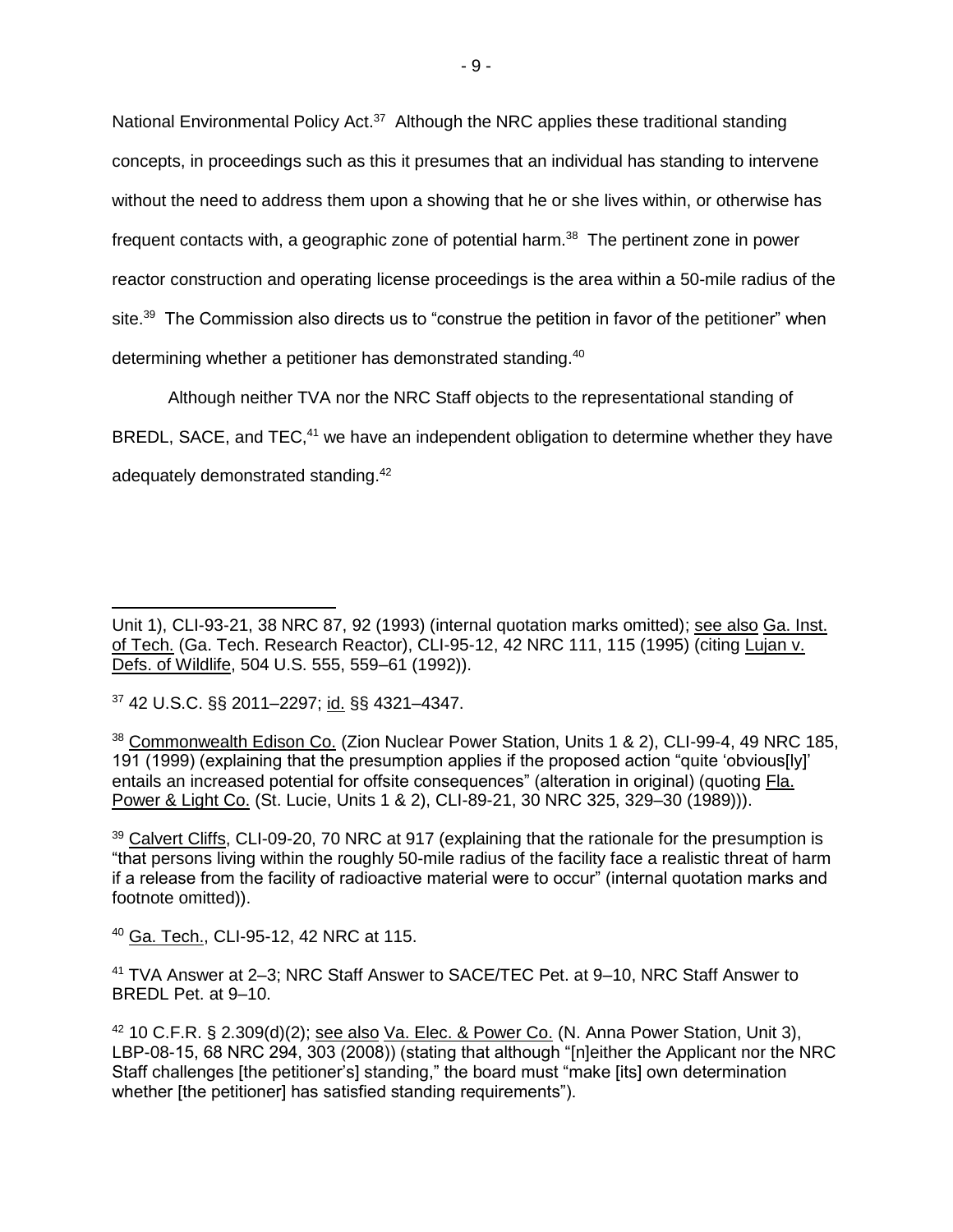#### 1. BREDL Has Demonstrated Representational Standing.

BREDL describes itself as "a regional, community-based non-profit environmental education organization whose founding principles are earth stewardship, environmental democracy, social justice, and community empowerment."<sup>43</sup>

BREDL alleges that "[t]he issuance of an ESP could have an adverse effect on [its members'] health and safety by paving the way for an unsafe, experimental nuclear operation."<sup>44</sup> To demonstrate this injury, BREDL has submitted a sworn declaration of one of its members living within two miles of the Clinch River site. 45 The declaration authorizes BREDL to represent his interests and expresses the concern that "construction of one or more new nuclear reactors so close to my home could pose a grave risk to my health and safety."<sup>46</sup>

BREDL's declarant has established standing to intervene in his own right and has authorized BREDL to represent his interests. Accordingly, BREDL has demonstrated representational standing.

### 2. SACE and TEC Have Demonstrated Representational Standing.

SACE asserts it is "a nonprofit, nonpartisan membership organization that promotes responsible energy choices that solve global warming problems and ensure clean, safe and healthy communities throughout the Southeast."<sup>47</sup> TEC asserts it is "a nonprofit organization

 $46$  Id.

<sup>43</sup> BREDL Pet. at 2.

<sup>44</sup> Id. at 5.

<sup>45</sup> See Decl. of Jake Almond (dated and submitted June 12, 2017).

<sup>47</sup> SACE/TEC Pet. at 2.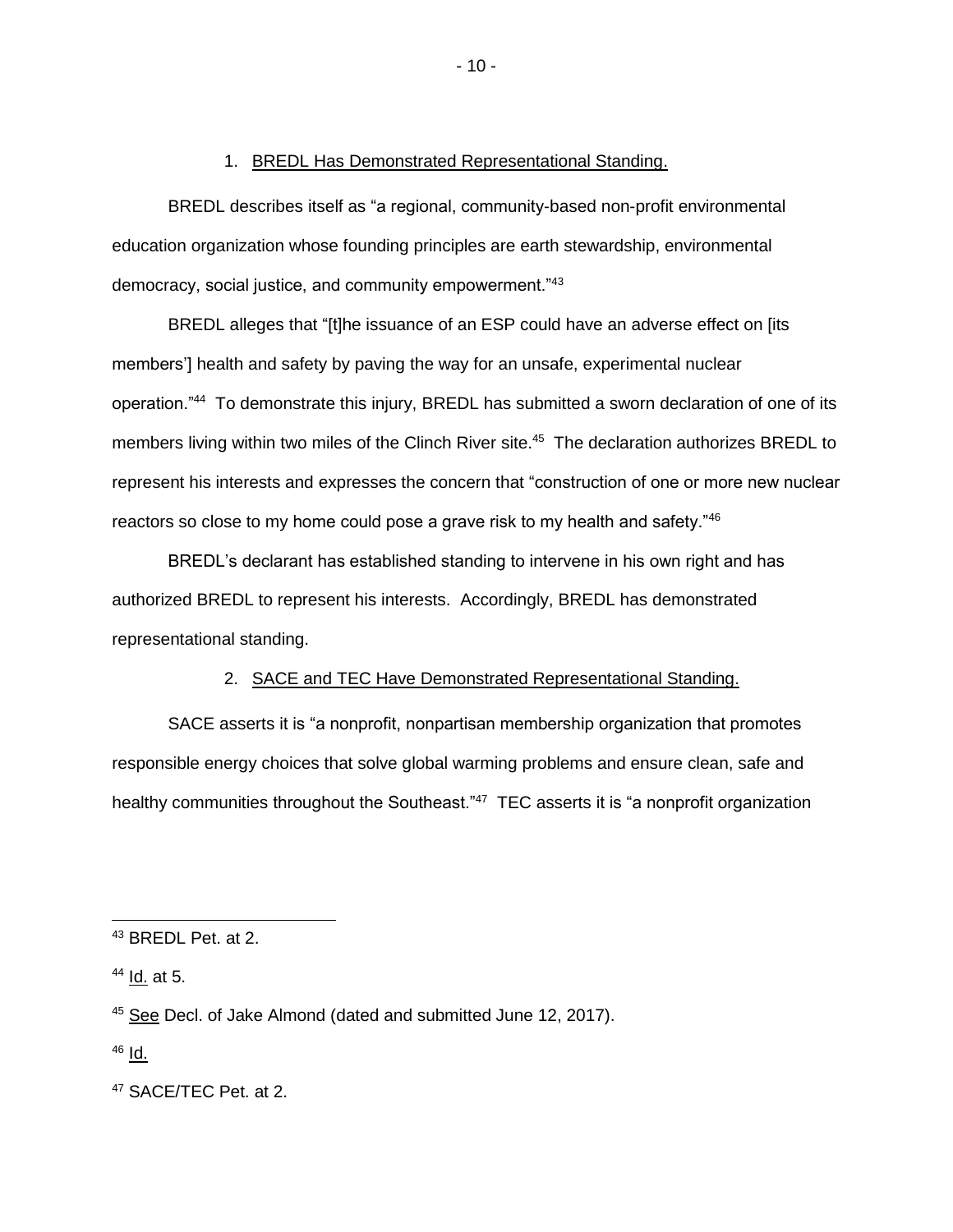that seeks to educate and advocate for the conservation and improvement of Tennessee's environment, public health and communities."<sup>48</sup>

SACE and TEC allege that their members, and in the case of SACE, its staff, "would be adversely affected by an accident at the proposed [small modular reactor]."<sup>49</sup> The organizations have submitted sworn declarations from five SACE members<sup>50</sup> and three TEC members<sup>51</sup> stating their home addresses are within 50 miles of the Clinch River site and authorizing the organizations to represent them. These declarations express SACE and TEC members' concern that the "health and safety and quality of [their] environment could be affected by accidents, including a spent fuel pool fire."<sup>52</sup> In addition, SACE submitted a declaration of its chief financial officer stating that SACE employs five staff members at its Knoxville, Tennessee office, located within 50 miles of the Clinch River site.<sup>53</sup> The declaration alleges harm to SACE as an organization in the event of an accident at the proposed facility.<sup>54</sup>

<sup>48</sup> Id. at 3.

 $\overline{a}$ 

 $49$  Id. at 4.

<sup>51</sup> Standing Decl. of Daniel W. Stephenson (dated June 9, 2017; submitted June 12, 2017) (attesting to membership in both SACE and TEC); Standing Decl. of Ralph Hutchison (dated June 7, 2017; submitted June 12, 2017); Standing Decl. of Adam Hughes (dated June 8, 2017; submitted June 12, 2017) [collectively, hereinafter TEC Decls.].

<sup>52</sup> SACE Decls.; TEC Decls.

<sup>54</sup> Id.; see also SACE/TEC Pet. at 4.

 $50$  Standing Decl. of Louise Gorenflo (dated June 1, 2017; submitted June 12, 2017); Standing Decl. of Jennifer Stachowski (dated May 31, 2017; submitted June 12, 2017); Standing Decl. of Ralph Hutchison (dated May 31, 2017; submitted June 12, 2017); Standing Decl. of Daniel W. Stephenson (dated June 9, 2017; submitted June 12, 2017) (attesting to membership in both SACE and TEC); Standing Decl. for Stephen A. Smith for the Southern Alliance for Clean Energy (June 12, 2017) [collectively, hereinafter SACE Decls.].

<sup>53</sup> Standing Decl. of James Fall for [SACE] (dated May 31, 2017; submitted June 12, 2017).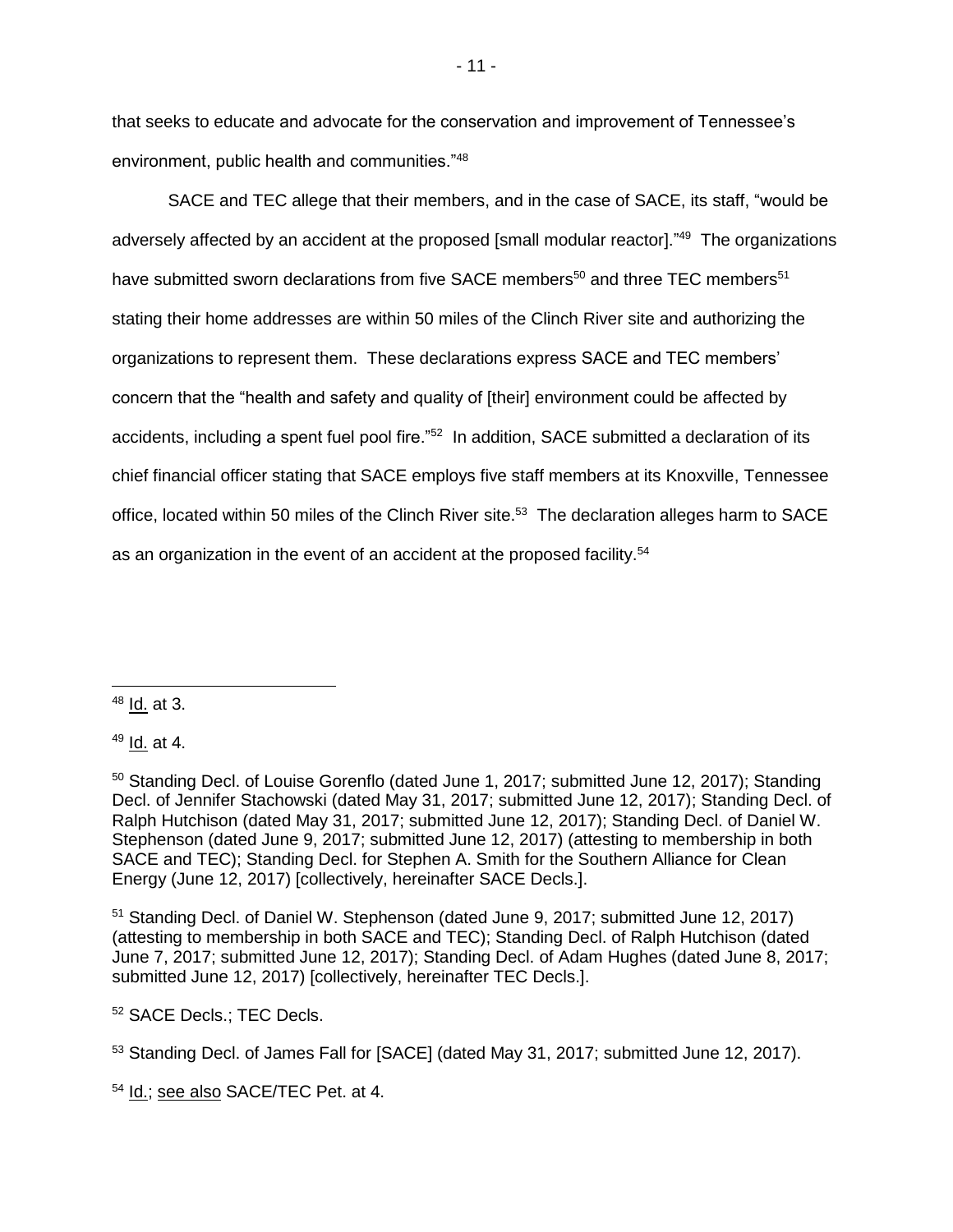Because the individual declarants of SACE and TEC have established standing to intervene in their own right and have authorized their respective organizations to represent their interests, each organization has demonstrated representational standing.

### C. Contention Admissibility

An admissible contention must: (1) state the specific legal or factual issue to be raised or controverted; (2) provide a brief explanation for the basis of the contention; (3) demonstrate that the issue raised is within the proceeding's scope; (4) demonstrate that the issue raised is material to the findings the NRC must make to support the action that is involved in the proceeding; (5) concisely state the alleged facts or expert opinions that support the petitioner's position and on which the petitioner intends to rely at the hearing, including references to the specific sources and documents on which the petitioner intends to rely; and (6) show that a genuine dispute exists on a material issue of law or fact by referring to specific portions of the application that the petitioner disputes or, if the application is alleged to be deficient, by identifying such deficiencies and the supporting reasons for this allegation.<sup>55</sup>

The Commission's regulations permit admission of a contention only if it meets these requirements because the Agency "should not have to expend resources to support the hearing process unless there is an issue that is appropriate for, and susceptible to, resolution in an NRC hearing."<sup>56</sup> The NRC's contention admissibility criteria are the result of, among other things, a major rule change that sought to "toughen" the Commission's rules "in a conscious effort to raise the threshold bar for an admissible contention."<sup>57</sup>

 $\overline{a}$ 

<sup>55</sup> 10 C.F.R. § 2.309(f)(i)–(vi).

<sup>56</sup> Changes to Adjudicatory Process, 69 Fed. Reg. 2182, 2202 (Jan. 14, 2004).

<sup>57</sup> Duke Energy Co. (Oconee Nuclear Station, Units 1, 2, & 3), CLI-99-11, 49 NRC 328, 334 (1999).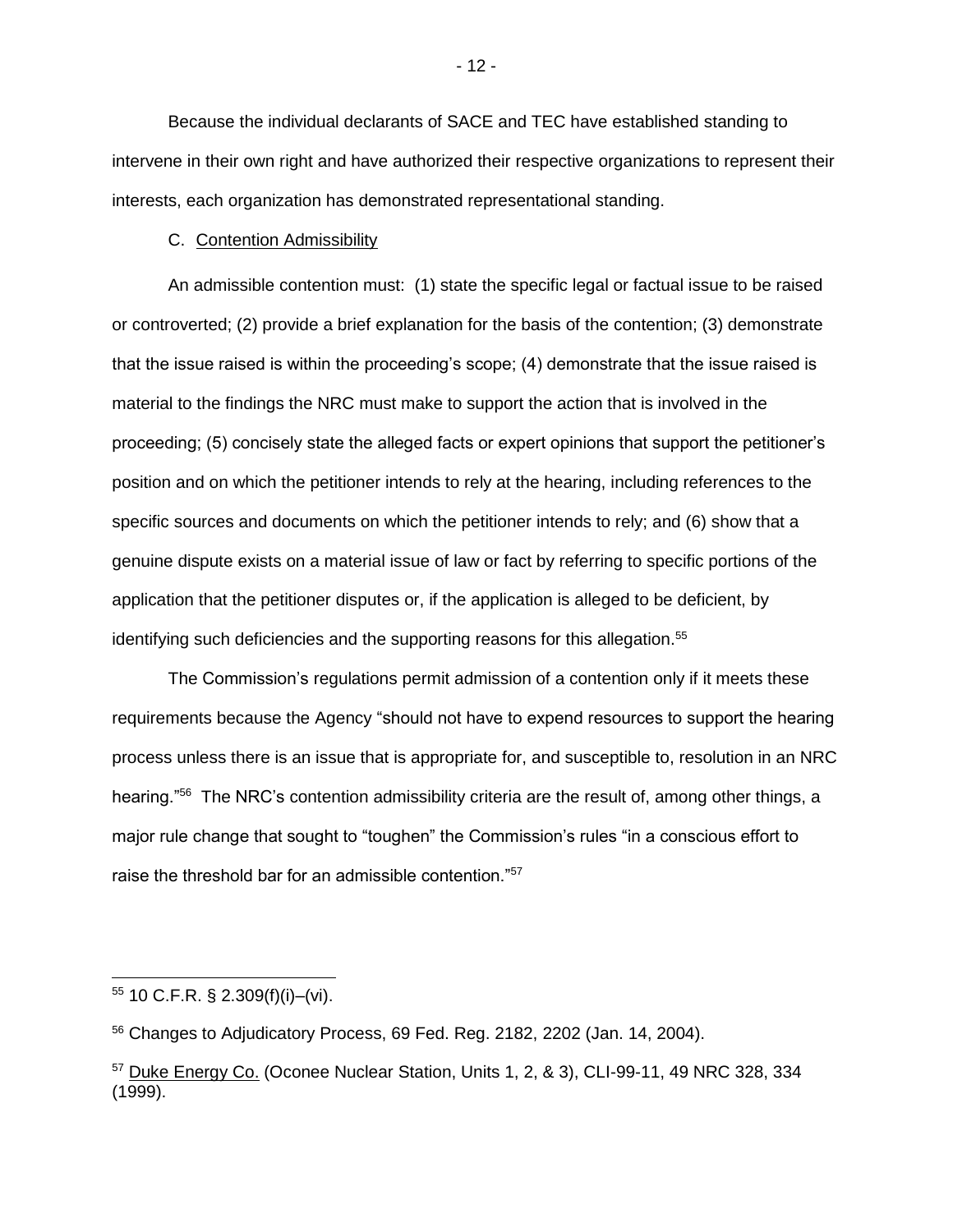As the Commission explained in Oconee, in an earlier era "boards had admitted and litigated numerous contentions that appeared to be based on little more than speculation."<sup>58</sup> Intervenors "often had negligible knowledge of nuclear power issues and, in fact, no direct case to present, but instead attempted to unearth a case through cross-examination."<sup>59</sup> The Commission's intent in revising the contention admissibility requirements was not to put up a "fortress to deny intervention,"<sup>60</sup> but rather to "ensure that full adjudicatory hearings are triggered only by those able to proffer at least some minimal factual and legal foundation in support of their contentions."<sup>61</sup>

Although the NRC's contention admissibility rules are therefore "strict by design"<sup>62</sup> and "[m]ere 'notice pleading' is insufficient,"<sup>63</sup> a petitioner does not have to prove its contentions at the admissibility stage.<sup>64</sup> At this juncture, we do not adjudicate disputed facts.<sup>65</sup> The factual support required "need not be in affidavit or formal evidentiary form and need not be of the quality necessary to withstand a summary disposition motion."<sup>66</sup> What is required is "a minimal

 $\overline{a}$ 

 $59$  Id.

63 Fansteel, Inc. (Muskogee, Okla. Site), CLI-03-13, 58 NRC 195, 203 (2003).

<sup>58</sup> Id.

<sup>&</sup>lt;sup>60</sup> Id. at 335 (quoting Phila. Elec. Co. (Peach Bottom Atomic Power Station, Units 2 & 3), ALAB-216, 8 AEC 13, 21 (1974)).

<sup>61</sup> Oconee, CLI-99-11, 49 NRC at 334.

<sup>62</sup> Dominion Nuclear Conn., Inc. (Millstone Nuclear Power Station, Units 2 & 3), CLI-01-24, 54 NRC 349, 358 (2001), pet. for reconsideration denied, CLI-02-01, 55 NRC 1 (2002).

<sup>64</sup> Private Fuel Storage, L.L.C. (Indep. Spent Fuel Storage Installation), CLI-04-22, 60 NRC 125, 139 (2004).

<sup>65</sup> Amergen Energy Co. (Oyster Creek Nuclear Generating Station), LBP-06-22, 64 NRC 229, 244 (2006) (citing Miss. Power & Light Co. (Grand Gulf Nuclear Station, Units 1 & 2), ALAB-130, 6 AEC 423, 426 (1973)).

<sup>&</sup>lt;sup>66</sup> Rules of Practice for Domestic Licensing Proceedings – Procedural Changes in the Hearing Process, 54 Fed. Reg. 33,168, 33,171 (Aug. 11, 1989).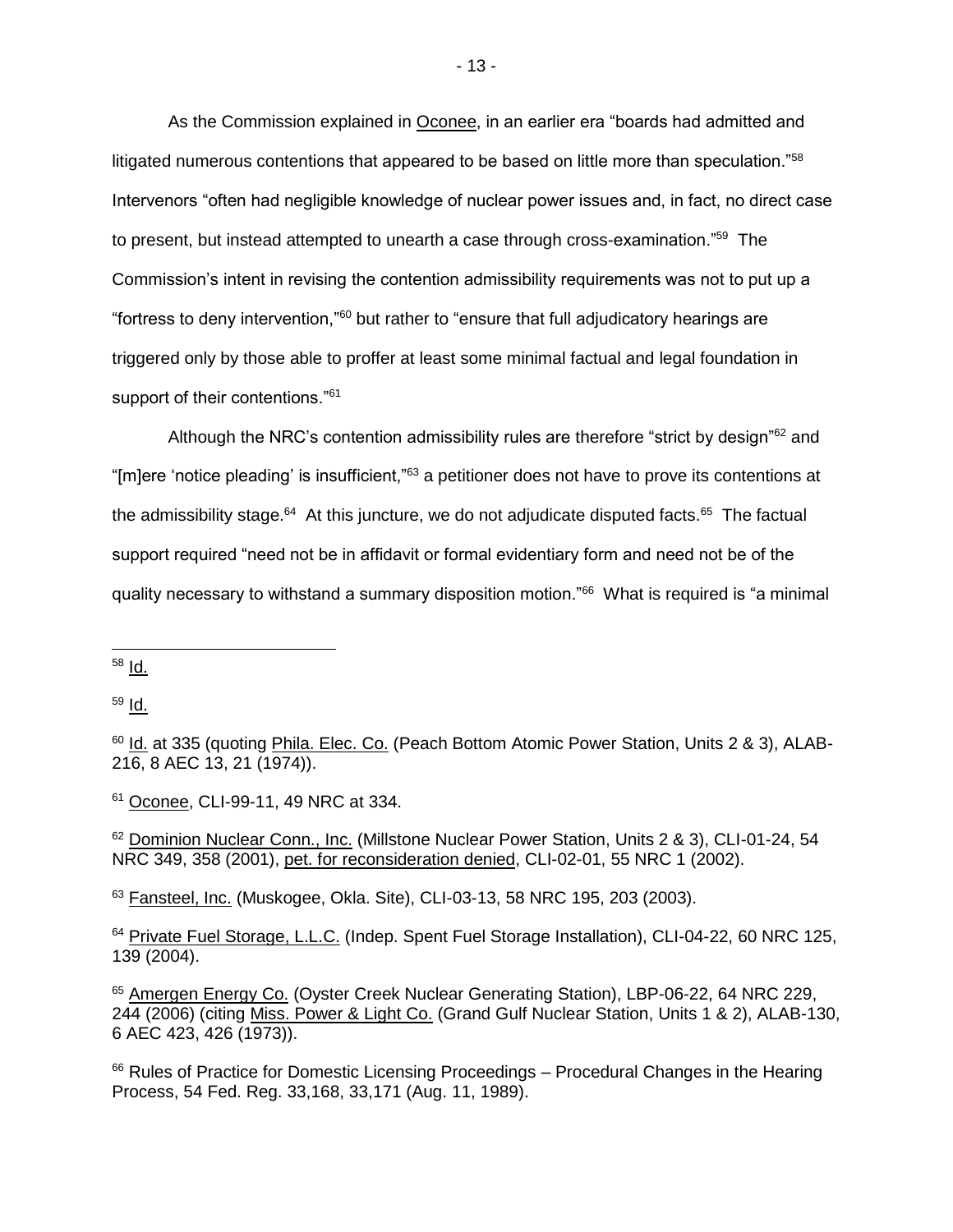showing that material facts are in dispute, thereby demonstrating that an 'inquiry in depth' is appropriate."<sup>67</sup>

### 1. BREDL Contention

BREDL's sole contention states: "TVA's Environmental Report fails to provide complete and accurate information on alternatives, including the no-build option."<sup>68</sup>

Purportedly in support of this contention, BREDL sets forth a far-ranging discussion of multiple topics.<sup>69</sup> It quotes or paraphrases a variety of statutory and regulatory requirements. It questions whether usage of small modular reactors would impact global warming in light of trends in the federal government's use of energy.<sup>70</sup> It discusses whether Executive Order 13514 provides TVA with justification for experimenting with small modular reactors.<sup>71</sup> BREDL also questions whether small modular reactors can achieve cybersecurity safety goals that are addressed in Executive Order 13636.<sup>72</sup>

BREDL apparently fails to grasp, however, that TVA's application is limited to an ESP. As such, TVA's Environmental Report need not assess "the economic, technical, or other benefits (for example, need for power) and costs of the proposed action or an evaluation of alternative energy sources."<sup>73</sup> Some of BREDL's expressed concerns, if pled in accordance

 $\overline{a}$ 

<sup>&</sup>lt;sup>67</sup> Gulf States Utils. Co. (River Bend Station, Unit 1), CLI-94-10, 40 NRC 43, 51 (1994) (citing Rules of Practice for Domestic Licensing Proceedings – Procedural Changes in the Hearing Process, 54 Fed. Reg. at 33,171 (quoting Conn. Bankers Ass'n v. Bd. of Governors, 627 F.2d 245, 251 (D.C. Cir. 1980))).

<sup>68</sup> BREDL Pet. at 6.

 $69$  Id. at 6-13.

<sup>70</sup> Id. at 9–11.

 $71$  Id. at 9-10.

<sup>72</sup> Id. at 12–13.

 $73$  10 C.F.R. § 51.50(b)(2).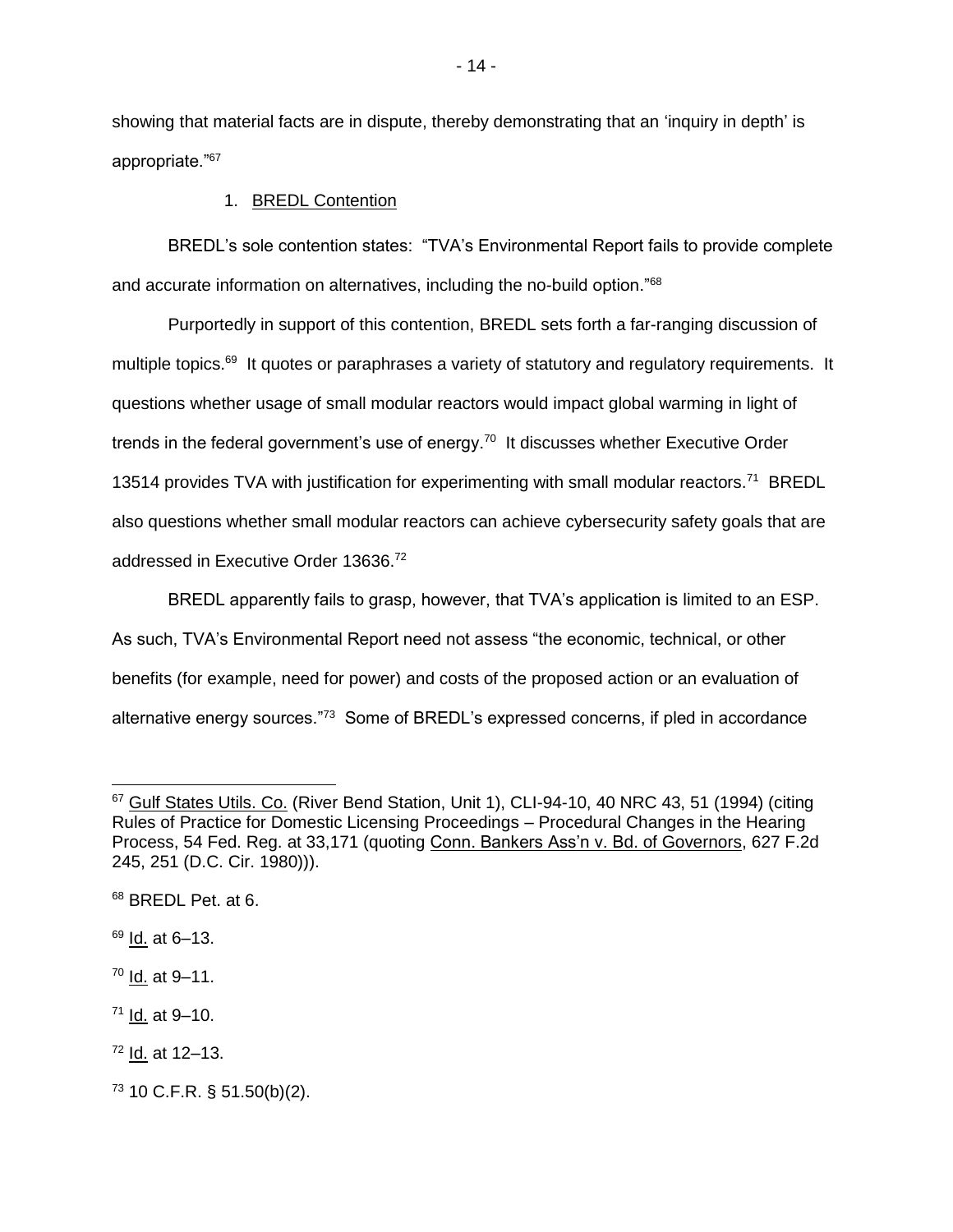with 10 C.F.R. § 2.309(f)(1), perhaps might be the subject of admissible contentions at the COL stage. But none raises a material dispute with TVA's application for an ESP.

Specifically, save for the no-action alternative, BREDL does not address or criticize in any way the discussions of specific alternatives that actually are in TVA's Environmental Report. Nor does BREDL offer any support whatsoever for its criticism of the discussion of the no-action alternative. Section 9.1 of its Environmental Report sets forth TVA's no-action alternative analysis, which essentially says that the no-action alternative would maintain the status quo.<sup>74</sup> BREDL has not argued otherwise. Although BREDL apparently prefers the no-action alternative, it never explains what it thinks is wrong with TVA's analysis of the no-action alternative in the Environmental Report.

Because it fails to raise a genuine dispute on a material issue in accordance with 10 C.F.R. § 2.309(f)(1), we cannot admit BREDL's contention.

### 2. SACE/TEC Contention 1

Understanding SACE and TEC's Contention 1 requires some background.

An ESP applicant may (but need not) submit as part of its application either "complete and integrated" emergency plans or "major features" of its emergency plans.<sup>75</sup> If an applicant submits neither, its emergency plans are not evaluated by the NRC until the COL stage.<sup>76</sup> Because TVA has chosen to submit "major features" of its emergency plans,<sup>77</sup> however, the NRC evaluates those features now.

<sup>77</sup> Tr. at 87–88.

<sup>&</sup>lt;sup>74</sup> TVA, Clinch River Early Site Permit Application, Part 3: Environmental Report, Rev. 0, at 9.1-1 (May 2016) (ADAMS Accession No. ML16144A133) [hereinafter ER, Rev. 0].

 $75$  10 C.F.R. § 50.47(a)(1)(iii)–(iv); see also id. § 52.17(b)(2)(i)–(ii).

<sup>&</sup>lt;sup>76</sup> Id. § 50.47(a)(1)(i)–(iv); see also id. § 50.33(g).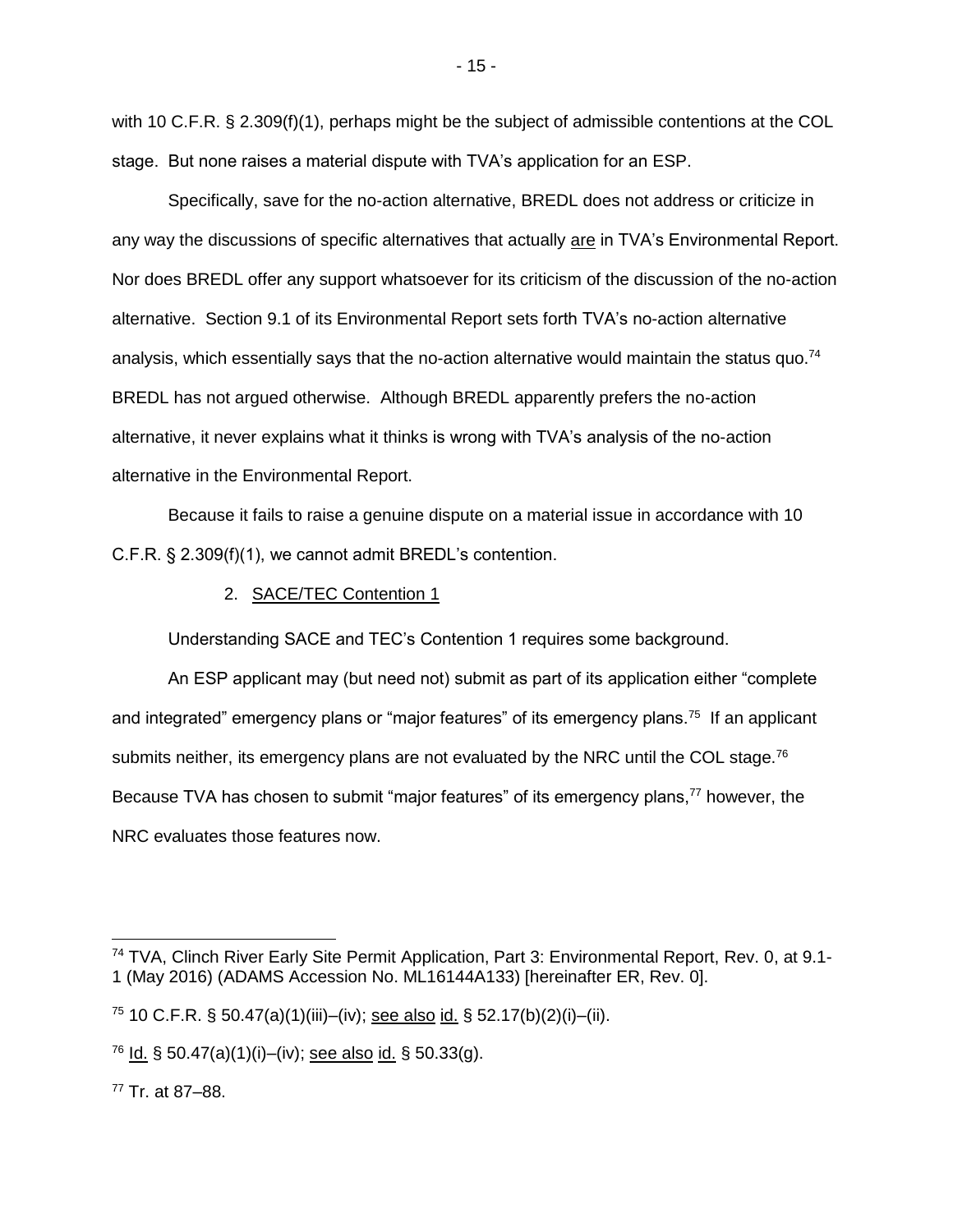But TVA does not want the NRC to evaluate its emergency plans under the NRC's existing regulations. It has asked for exemptions.

Although exemption requests themselves do not ordinarily confer hearing rights upon interested third parties, exemption requests that are "a direct part of an initial licensing or licensing amendment action" do.<sup>78</sup> If properly pled, a contention challenging TVA's regulatory exemption request in connection with its ESP application may therefore be admissible.

SACE and TEC's Contention 1 concerns TVA's request for an exemption from the NRC's requirement for establishing a ten-mile emergency planning zone.<sup>79</sup> Instead, TVA wants to use a methodology that it believes would likely justify a much smaller emergency planning zone: that is, either one limited to the boundary of the Clinch River site itself or, alternatively, to a two-mile radius.<sup>80</sup> SACE and TEC contend that TVA has failed to justify this departure from the NRC's existing regulatory requirements.<sup>81</sup>

Specifically, Contention 1 states, in part: "The Emergency Plan in the ESP application for the Clinch River [small modular reactor] is inadequate to satisfy 10 C.F.R. § 52.17(b)(2) because the size of the proposed plume exposure Emergency Planning Zone ('EPZ') is less than the minimum ten-mile radius required by 10 C.F.R.  $\S$  50.47(c)(2) for most nuclear power reactors."<sup>82</sup> Contention 1 asserts that, while TVA claims to qualify under 10 C.F.R.

80 See SSAR, Rev. 0, at 13.3-8 to 13.3-9; see also TVA, Clinch River Early Site Permit Application, Part 6: Exemptions and Departures, Rev. 0, at 2 (May 2016) (ADAMS Accession No. ML16144A151) [hereinafter Application Exemptions and Departures, Rev. 0].

<sup>81</sup> SACE/TEC Pet. at 6–7.

 $82$  Id. at 5.

 $\overline{a}$ <sup>78</sup> Private Fuel Storage, L.L.C. (Indep. Spent Fuel Storage Installation), CLI-01-12, 53 NRC 459, 470 (2001).

 $79$  The NRC's regulations generally require a plume exposure emergency planning zone with a radius of "about" ten miles, to be modified only by factors related to "local emergency response needs and capabilities as they are affected by such conditions as demography, topography, land characteristics, access routes, and jurisdictional boundaries." 10 C.F.R. § 50.47(c)(2).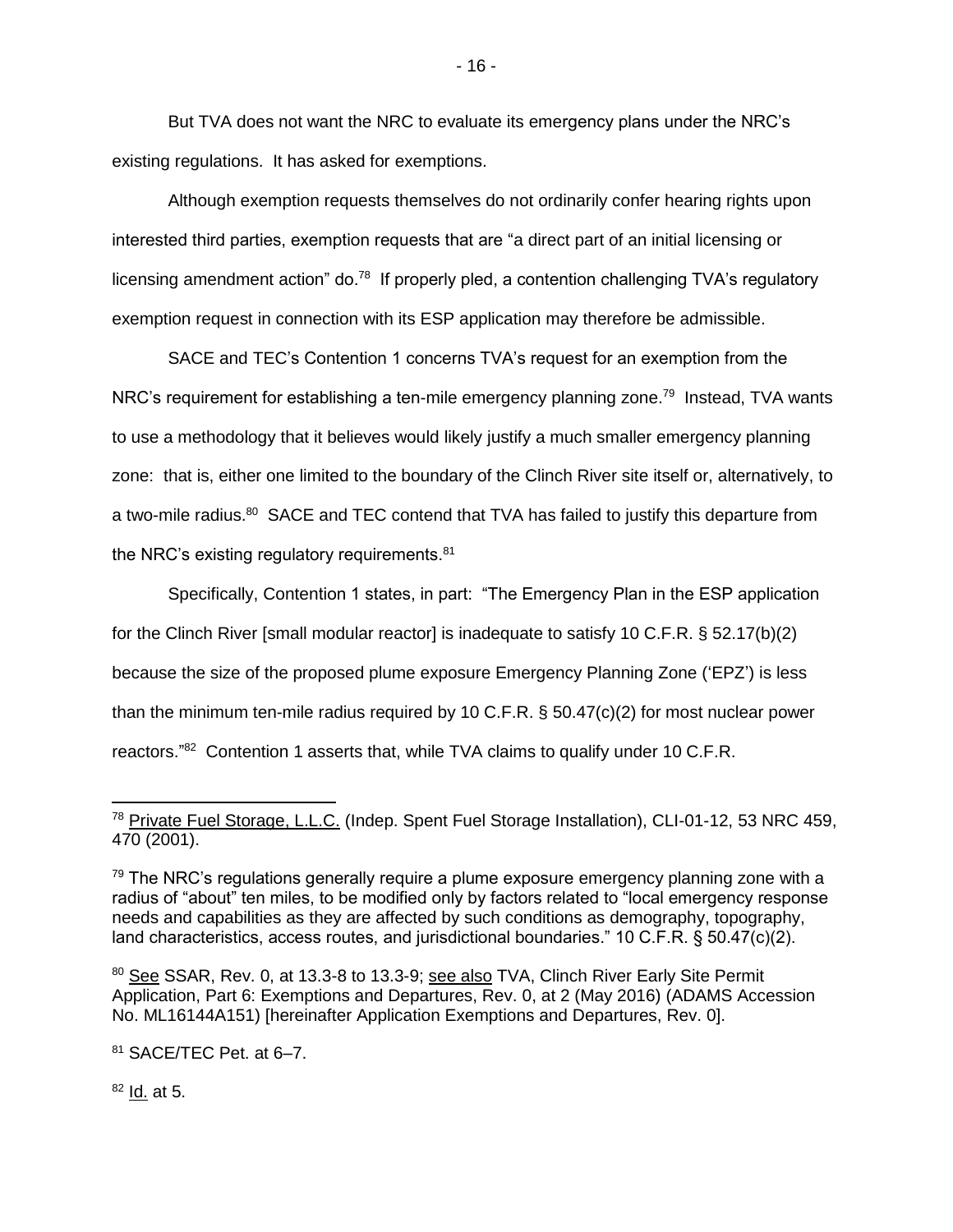§ 50.12(a)(2)(ii) for an exemption from 10 C.F.R. § 50.47(c)(2) "'due to the decreased potential consequences associated with such a facility' (ESP Application, Part 6 at 1), TVA has not demonstrated that it satisfies the NRC Staff's criterion for such an exemption with respect to the potential for a spent fuel storage pool fire."<sup>83</sup>

Citing to an NRC guidance document that they allege has been consistently applied to exemptions from emergency planning requirements for decommissioned reactors,<sup>84</sup> SACE and TEC contend that the NRC staff will not approve an exemption from offsite emergency planning requirements unless an applicant for decommissioning can demonstrate that the time between uncovering of spent fuel and initiation of a zirconium fire in the spent fuel storage pool is ten hours or more.<sup>85</sup> For consistency, therefore, SACE and TEC argue that, to qualify for an exemption from the ten-mile emergency planning zone requirement, "TVA should have to demonstrate for the spent fuel storage pool(s) to be located at the proposed site that in the event of a loss of cooling and adiabatic heating conditions (i.e., conditions in which a range of factors may prevent heat from leaving individual fuel assemblies or spent fuel racks), at least ten hours would elapse before a zirconium fire would be initiated."<sup>86</sup>

#### $83$  Id.

85 SACE/TEC Pet. at 5.

 $86$  Id. at 5–6.

<sup>84</sup> SACE/TEC Pet. at 5 (citing Draft Regulatory Basis Document, "Regulatory Improvements for Reactors Transitioning to Decommissioning" (Mar. 2017) (ADAMS Accession No. ML17047A413)); see also Commission Voting Record, Request by Duke Energy Florida, Inc., for Exemptions from Certain Emergency Planning Requirements, VR-SECY-14-0118 (Dec. 30, 2014) (ADAMS Accession No. ML14364A214) (recording Commission's approval for a licensee's exemption request from emergency preparedness requirements); Commission Voting Record, Request by Dominion Energy Kewaunee, Inc. for Exemptions from Certain Emergency Planning Requirements, VR-SECY-14-0066 (Aug. 7, 2014) (ADAMS Accession No. ML14220A046) (same).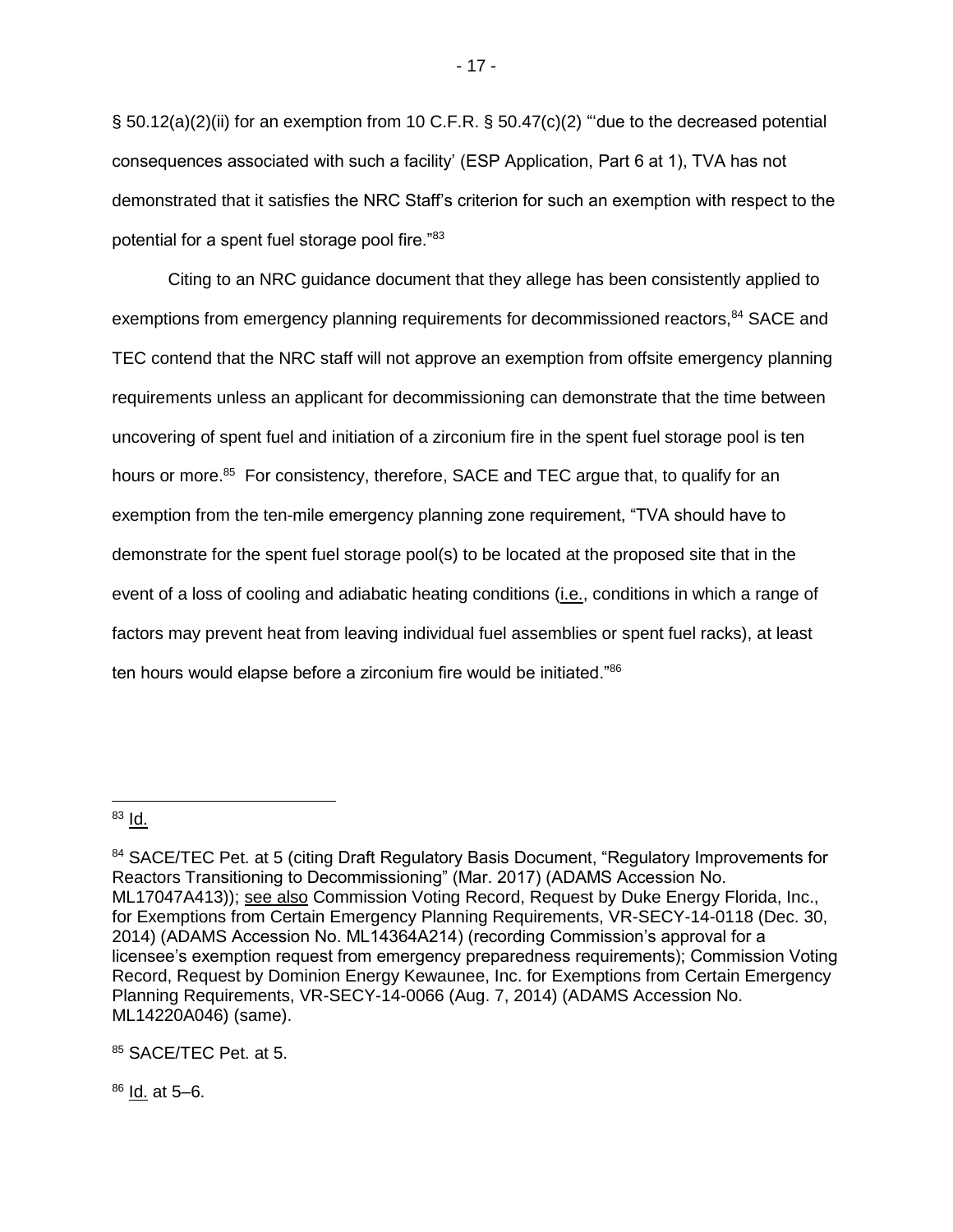SACE and TEC claim that such an analysis would depend on fuel design features and operational factors that are not specified in TVA's ESP application.<sup>87</sup> Accordingly, they contend, "[i]f this information is not available or not sufficiently well-defined to enable a technically sound analysis that could plausibly demonstrate the condition is met with adequate margin, TVA's exemption request should be rejected without prejudice and TVA should be advised to re-submit it at the COL stage."88

In response, TVA claims that SACE and TEC misunderstand its exemption request. TVA clarifies that it is merely "requesting to use an alternate methodology for determining the appropriate size of an emergency planning zone."<sup>89</sup> According to TVA, the NRC's existing regulations assume a large reactor, whereas TVA seeks an ESP for a facility that would use small modular reactors with different characteristics. Therefore, rather than being forced to use the NRC's deterministic ten-mile zone, TVA claims it should be allowed to demonstrate, through a design-specific analysis at the COL stage, that its facility can comply with the dose limits allowed by the U.S. Environmental Protection Agency's (EPA's) Protective Action Guides with a much smaller emergency planning zone.<sup>90</sup> TVA acknowledges that, if it cannot demonstrate compliance with those more flexible criteria at the COL stage, then it would still have to use a ten-mile emergency planning zone.<sup>91</sup> TVA also acknowledges that, at the COL stage, SACE and TEC could then "raise any objections to whether a design selected for the [Clinch River] Site complies with the [U.S. EPA Protective Action Guides]-based criteria."<sup>92</sup>

 $^{88}$  Id.

<sup>90</sup> Id. at 14.

 $91$  Id.

 $92$   $1d.$ 

 $87$  Id. at 6.

<sup>89</sup> TVA Answer at 10.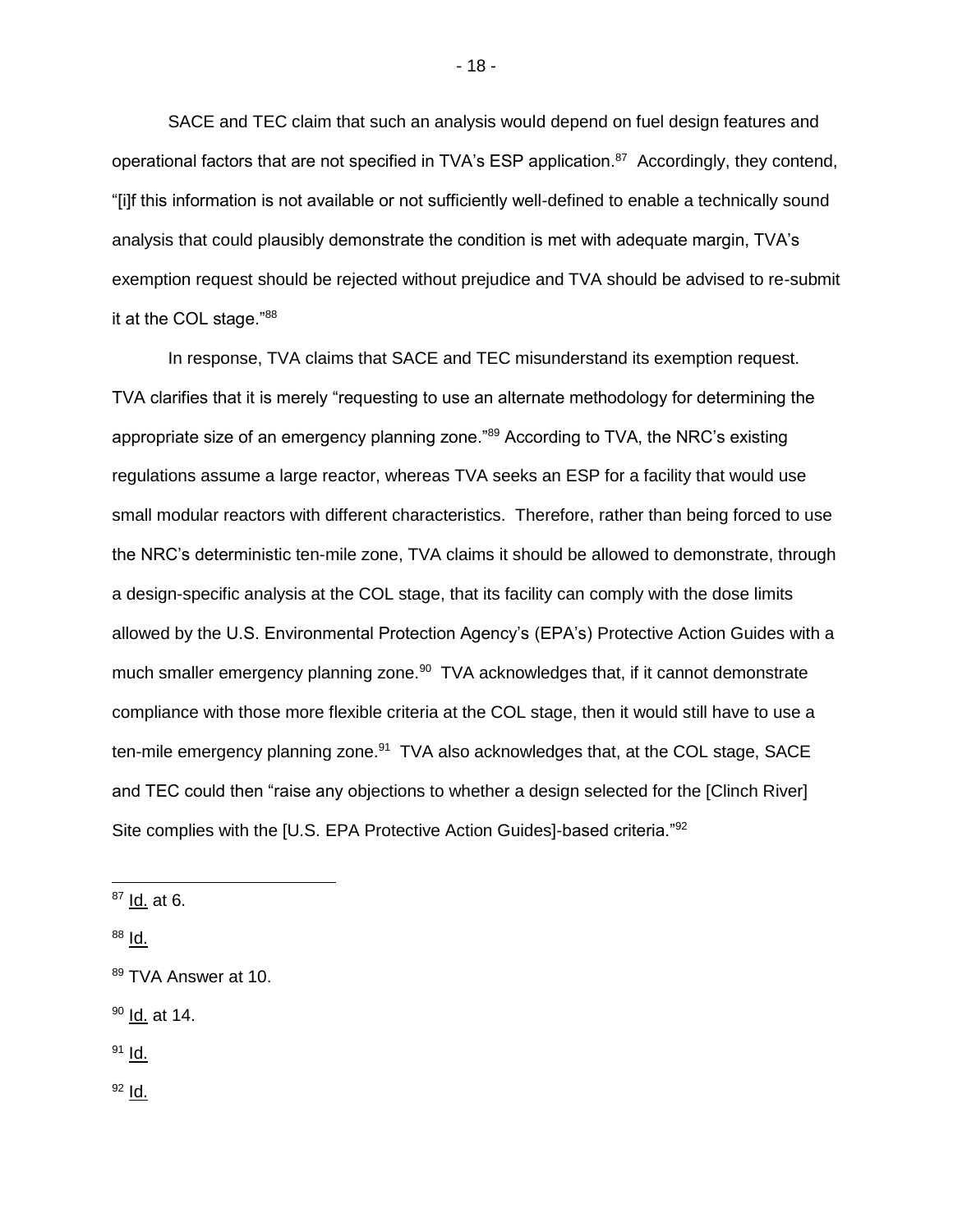The Board agrees with TVA. Apparently based on a misunderstanding of what TVA is requesting, SACE and TEC fail to address or challenge in any way the methodology TVA seeks the NRC's permission to use.

Petitioners' confusion is understandable. In Part 6 of its application, TVA states: "In this application, TVA is proposing a dose-based, consequence-oriented approach to establish an appropriate [emergency planning zone] size consistent with [U.S. EPA Protective Action Guides] criteria."<sup>93</sup> But, on the next page of Part 6, TVA explains that "two sets of exemptions have been developed," and then provides two tables of marked-up rules to illustrate the exemptions requested.<sup>94</sup> One of these represents an emergency planning zone at the site boundary and the other at a two-mile radius. Additionally, throughout Part 6, TVA refers to exemptions in the plural. This led to possible confusion: Was TVA applying for an exemption to the methodology for establishing an emergency planning zone? Or was TVA explicitly requesting an emergency planning zone at either the site boundary or at a two-mile radius?

In the Board's opinion, however, any confusion is laid to rest by considering other portions of the application. Chapter 13 of the Site Safety Analysis Report sets out the explicit methodology by which TVA proposes to determine the emergency planning zone size at the COL stage. Chapter 13 explains that three possible results of using this methodology are: (1) a site-boundary emergency planning zone; (2) an emergency planning zone having a radius of two miles; or (3) an emergency planning zone with a radius greater than two miles.<sup>95</sup> Thus, it is clear that the application is only requesting permission to use an alternative methodology to select the emergency planning zone size at the COL stage. The two sets of explicit exemptions

<sup>93</sup> Application Exemptions and Departures, Rev. 0, at 1.

 $94$  Id. at 2.

<sup>95</sup> SSAR, Rev. 0, at 13.3-13 to 13.3-14.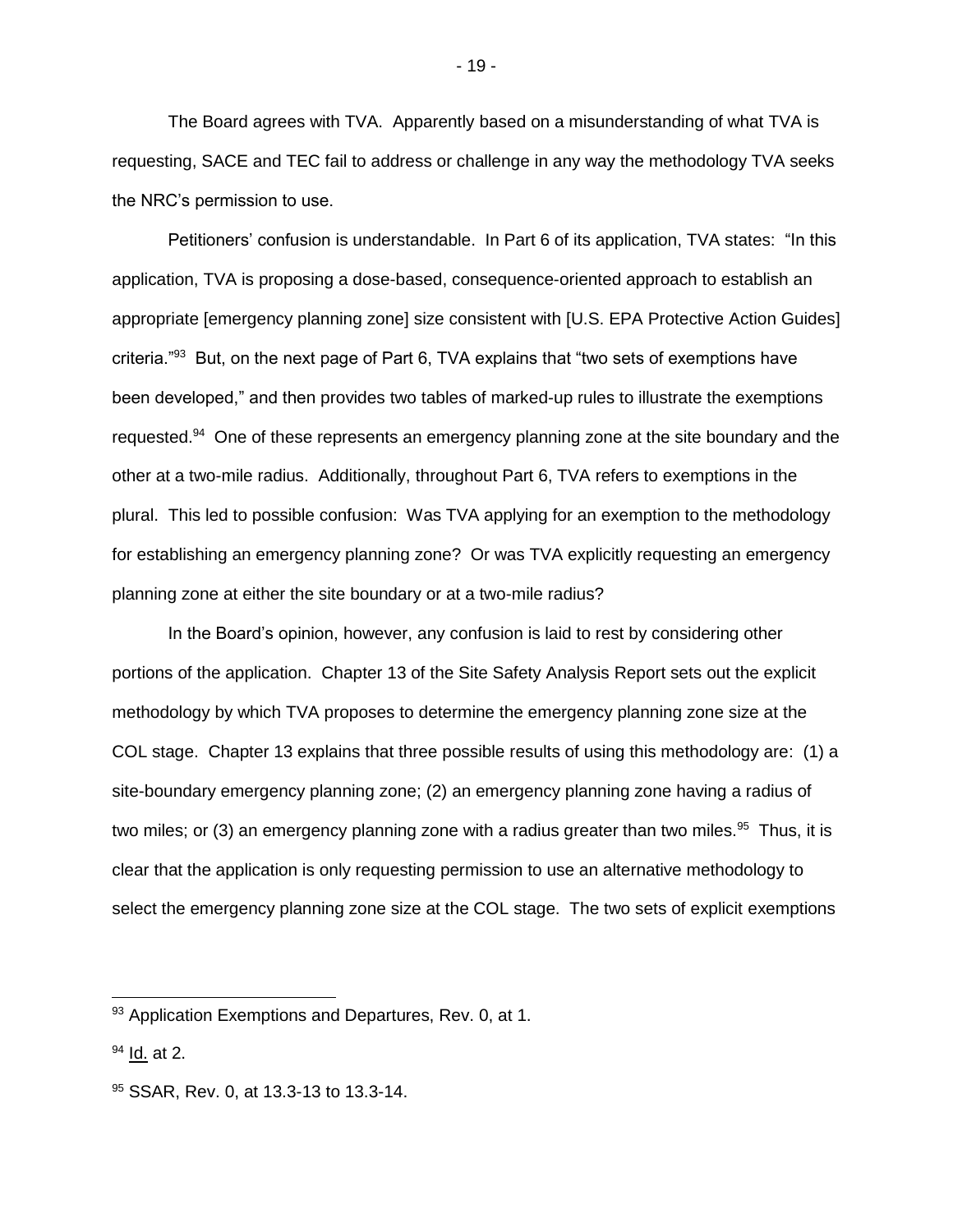for site boundary and two-mile emergency planning zones are provided only as examples of potential results of using this methodology.

TVA's counsel confirmed this interpretation at oral argument, clarifying that "our exemption request is not for a size of an EPZ."<sup>96</sup> Rather, he explained, "[i]t is to use the methodology."<sup>97</sup>

Contention 1, therefore, incorrectly assumes that TVA is seeking an absolute reduction

in the size of the emergency planning zone. Examination of the application as a whole,

however, demonstrates that TVA's request for use of alternative methodology does not include

a request for an unconditional reduction in the specific size of the emergency planning zone.

The application itself acknowledges that the emergency planning zone selected at the

COL stage could exceed a two-mile radius:

If the dose consequences of the selected technology exceed the [U.S. EPA Protective Action Guides] or present a substantial risk that doses at which significant early health effects may occur for the [plume exposure pathway] [emergency planning zone] boundary at a two-mile radius, then neither Emergency Plan included in Part 5 of this [ESP application] will be incorporated by reference in the [COL application] and a new Emergency Plan will be included in the [COL application] for NRC review.<sup>98</sup>

Likewise, in its answer, TVA acknowledged that, "if the [U.S. EPA Protective Action Guides]

criteria are not met at the COL stage, the 10-mile [emergency planning zone] would apply." $99$ 

So Petitioners' claim that "the size of the proposed plume exposure Emergency Planning Zone

('EPZ') is less than the minimum ten-mile radius" is simply not correct.

The basis for Contention 1 is that a fire in the spent fuel pool could result in the release

of significant radioactive material, and the potential for such a fire has not been considered in

 $\overline{a}$ 

<sup>&</sup>lt;sup>96</sup> Tr. at 61.

<sup>97</sup> Tr. at 61.

<sup>98</sup> SSAR, Rev. 0 at 13.3-13.

<sup>99</sup> TVA Answer at 14.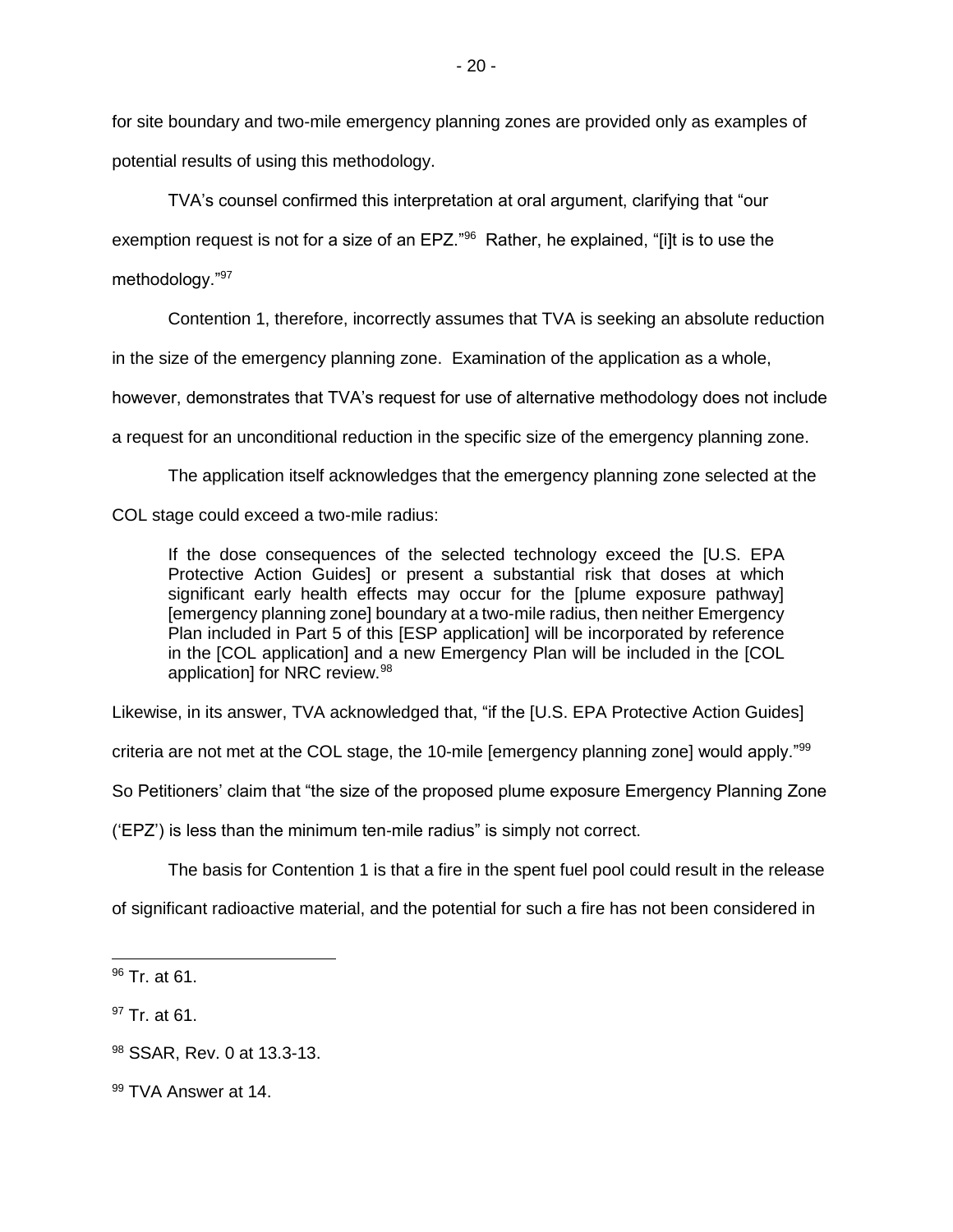the exemption request.<sup>100</sup> The support for this basis is the expert opinion of Dr. Edwin S. Lyman.<sup>101</sup> While these might be a sufficient basis for a contention challenging an exemption request for a reduced emergency planning zone, they are not a proper basis for a contention challenging a change in methodology.<sup>102</sup> In Chapter 13 of the Site Safety Analysis Report, TVA's application includes an explicit calculation methodology for determining the size of the emergency planning zone. This methodology includes a list of accidents to be considered, including "applicable fuel handling accidents and spent fuel pool accidents."<sup>103</sup> Petitioners never address or challenge this methodology, although they had the opportunity to do so.

In summary, Contention 1 is premised on Petitioners' mistaken belief that the application requests use of an emergency planning zone that would necessarily be smaller than the currently-required ten-mile radius. No such exemption request has been made. Hence, Contention 1 is not within the scope of this proceeding and fails to raise a material factual dispute, and is therefore inadmissible for failure to satisfy 10 C.F.R. § 2.309(f)(1)(iii), (vi).

As TVA has acknowledged, however, Petitioners will still have an opportunity to challenge the application of its proposed methodology at the COL stage. As stated in Section 13.3 of TVA's application, and as noted above, at the COL stage the selected reactor design will be evaluated on the basis of criteria that include "applicable fuel handling accidents and spent fuel pool accidents."<sup>104</sup> Petitioners could then request and obtain a hearing if they have

 $104$  Id.

 $\overline{a}$ 

- 21 -

<sup>100</sup> SACE/TEC Pet. at 6–8.

<sup>&</sup>lt;sup>101</sup> Id. at 9; id., attach. 1, Decl. of Dr. Edwin S. Lyman in Support of SACE/TEC's Contention 1 (Emergency Planning) (June 9, 2017).

<sup>&</sup>lt;sup>102</sup> Petitioners could have challenged that the proposed methodology of Chapter 13 did not include the specific analysis that they desire, but they did not.

<sup>103</sup> SSAR, Rev. 0, at 13.3-14.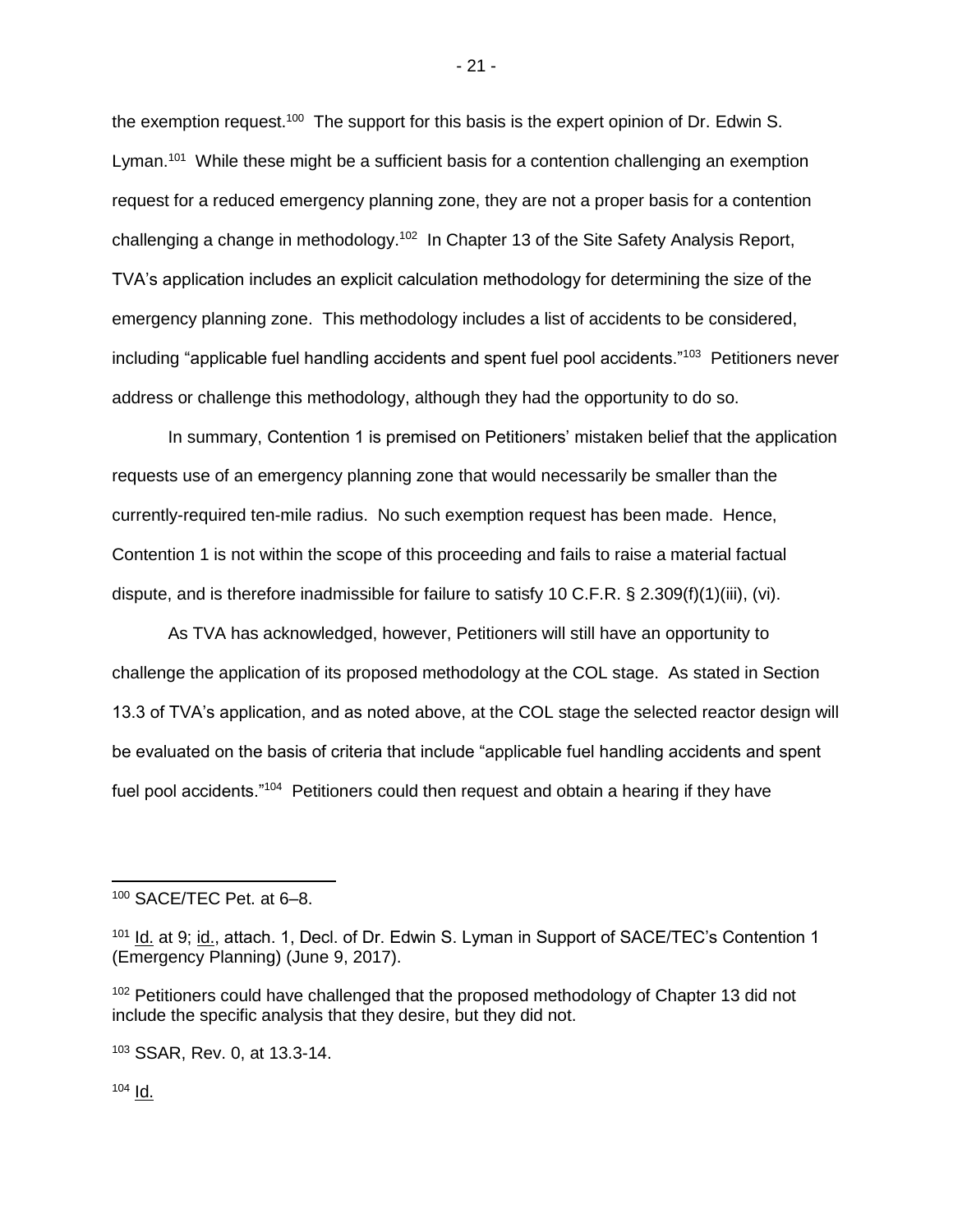adequate support for their concern that the spent fuel storage pool accident risk analysis is inadequate to substantiate the submitted complete emergency plan.

Finally, the Board recognizes that both TVA and the NRC Staff claim TVA's preferred alternative to the NRC's existing regulations is consistent with ongoing rulemaking that might eventually result in changes to those regulations.<sup>105</sup> The Agency recently began a rulemaking process for a new rule that recognizes that smaller reactors may have smaller accident source terms and therefore allow smaller emergency planning zones than traditional power reactors.<sup>106</sup>

TVA and the NRC Staff do not, however, seek to invoke the doctrine that a contention should not be admitted if it is the subject of an imminent regulation.<sup>107</sup> The potential new regulations to which they refer are not imminent; the NRC Staff estimates they might be about two years away.<sup>108</sup> It cannot be known at this time whether the Commission will ultimately promulgate any new regulations, or if it does, what form they might take.

As TVA also points out, the Commission has recognized that some regulatory exemptions might be appropriate while rulemaking is underway.<sup>109</sup> However, although the

<sup>108</sup> Tr. at 58.

 $\overline{a}$ <sup>105</sup> TVA Answer at 11–13; NRC Staff Answer to SACE/TEC Pet. at 15–16.

<sup>&</sup>lt;sup>106</sup> See Draft Regulatory Basis for Rulemaking on Emergency Preparedness for Small Modular Reactors and Other New Technologies (Apr. 2017) (ADAMS Accession No. ML16309A332).

<sup>107</sup> See Oconee, CLI-99-11, 49 NRC at 345 ("Licensing Boards 'should not accept in individual license proceedings contentions which are (or are about to become) the subject of general rulemaking by the Commission."" (quoting Potomac Elec. Power Co. (Douglas Point Nuclear Generating Station, Units 1 & 2), ALAB-218, 8 AEC 79, 85 (1974))).

<sup>109</sup> TVA Answer at 11–13; see also Memorandum from Annette L. Vietti-Cook, Secretary of the Commission, to Mark A. Satorius, Executive Director for Operations, SRM-SECY-15-0077, at 1 (Aug. 4, 2015) (ADAMS Accession No. ML15216A492) ("For any small modular reactor reviews conducted prior to the establishment of a rule, the staff should be prepared to adapt an approach to emergency planning zones for [small modular reactor]s under existing exemption processes, in parallel with its rulemaking efforts.").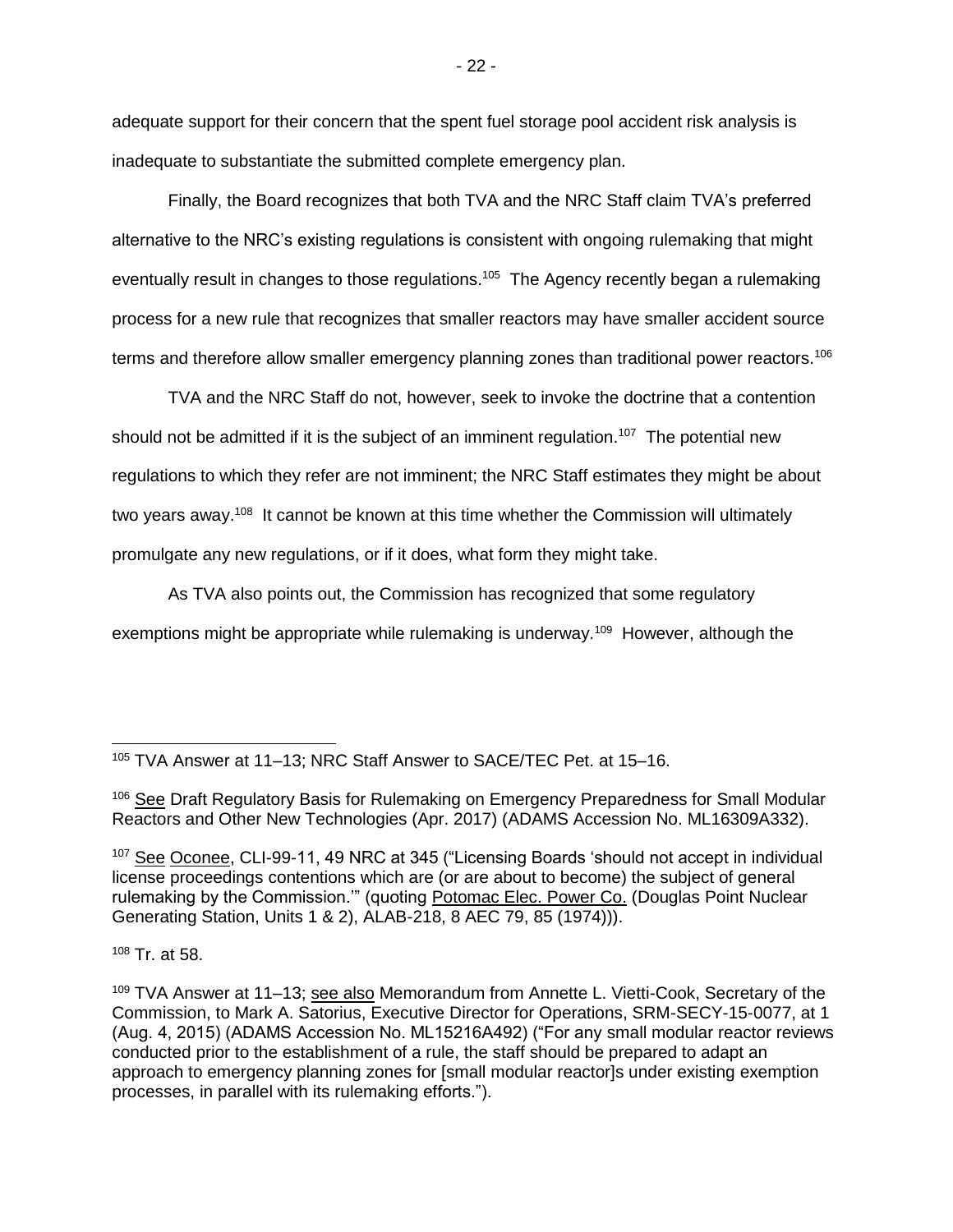Commission directed the NRC staff to consider exemption applications, it did not say that exemption applications must be granted or establish any special guidance for reviewing them.

In rejecting Contention 1 at this time, the Board therefore has not been influenced by the pending rulemaking. Of course, if the Commission were to promulgate controlling new regulations before this matter proceeds to an evidentiary hearing (which appears unlikely before the year  $2020^{10}$ , the exemption request that is the subject of Contention 1 might be moot.

### 3. SACE/TEC Contention 2

Contention 2 states: "The Environmental Report fails to satisfy [the National Environmental Policy Act] because it does not address the consequences of a fire in the spent fuel storage pool, nor does it demonstrate that a pool fire is remote and speculative."<sup>111</sup>

SACE and TEC contend the NRC has not ruled that the likelihood of spent fuel pool fires is remote and speculative. As discussed in connection with Contention 1, SACE and TEC claim "the radiological consequences of a pool fire are potentially catastrophic."<sup>112</sup> They point out that, in the NRC's Generic Environmental Impact Statement for License Renewal of Nuclear Plants (License Renewal GEIS), the NRC concluded that the environmental impacts of a spent fuel pool fire are "comparable to those from the reactor accidents at full power."<sup>113</sup> In turn, the potential for reactor accidents to have significant adverse public health effects within at least a ten-mile radius—including early and latent fatalities—is discussed in the NRC's own emergency

 $112$  Id. at 10.

 $\overline{a}$ 

- 23 -

<sup>&</sup>lt;sup>110</sup> The NRC Staff currently estimates that it will not issue a Final Environmental Impact Statement before the summer of 2019, and that its Final Safety Evaluation Report will be issued in September 2019. Tr. at 58.

<sup>111</sup> SACE/TEC Pet. at 9.

<sup>113</sup> NUREG-1437, Rev. 1, Generic Environmental Impact Statement for License Renewal of Nuclear Plants: Main Report, at 1–28 (June 2013) (ADAMS Accession No. ML13106A241) [hereinafter License Renewal GEIS].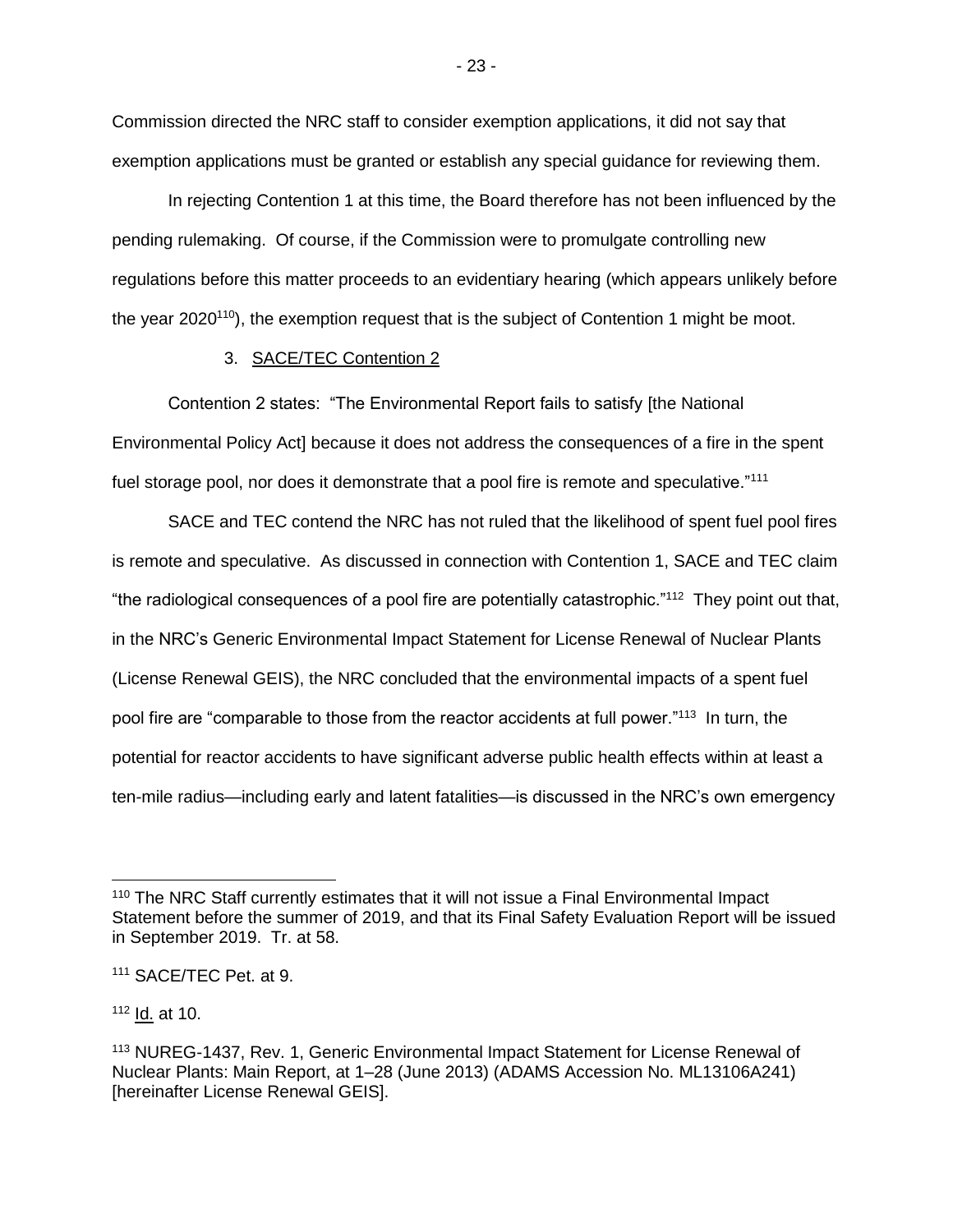planning guidance documents.<sup>114</sup> Indeed, the NRC itself has suggested that radioactive fallout from a pool fire could displace as many as four million people out to 500 miles.<sup>115</sup>

Therefore, SACE and TEC contend, in the absence of a supported assertion that the potential for a spent fuel pool fire is remote and speculative, TVA must address the consequences of a spent fuel pool fire in its Environmental Report.<sup>116</sup> Otherwise, SACE and TEC assert, TVA has failed to address all reasonably foreseeable impacts of operating small modular reactors at the proposed site.<sup>117</sup>

Collectively, TVA and the NRC Staff advance essentially four arguments as to why Contention 2 allegedly fails to raise a genuine dispute and otherwise fails to satisfy the procedural requirements of 10 C.F.R. § 2.309(f)(1). The Board is not persuaded. SACE and TEC have, at a minimum, shown that they are entitled to an evidentiary hearing on whether TVA's Environmental Report must either demonstrate that the risk of a spent fuel pool fire at the proposed site is remote and speculative or, alternatively, address the consequences of such a fire.

First, citing 10 C.F.R. § 50.150(a)(3), TVA argues that "specific requirements for analyzing events related to spent fuel accidents do not apply until the COL stage."<sup>118</sup> But 10

<sup>116</sup> SACE/TEC Pet. at 10.

 $117$  Id.

<sup>114</sup> See NUREG-0396/EPA 520/1-78-016, Planning Basis for the Development of State and Local Government Radiological Emergency Response Plans in Support of Light Water Nuclear Power Plants, at 16–17 (Dec. 1978) (ADAMS Accession No. ML051390356); NUREG-0654/FEMA-REP-1, Rev.1, Criteria for Preparation and Evaluation of Radiological Emergency Response Plans and Preparedness in Support of Nuclear Power Plants, at 11 & n.6, 12, 17 (Nov. 1980) (ADAMS Accession No. ML040420012).

<sup>115</sup> See NUREG-2161, Consequence Study of a Beyond-Design Basis Earthquake Affecting the Spent Fuel Pool for a U.S. Mark I Boiling Water Reactor at 172 (Sept. 2014) (ADAMS Accession No. ML 14255A365).

<sup>118</sup> TVA Answer at 19–20.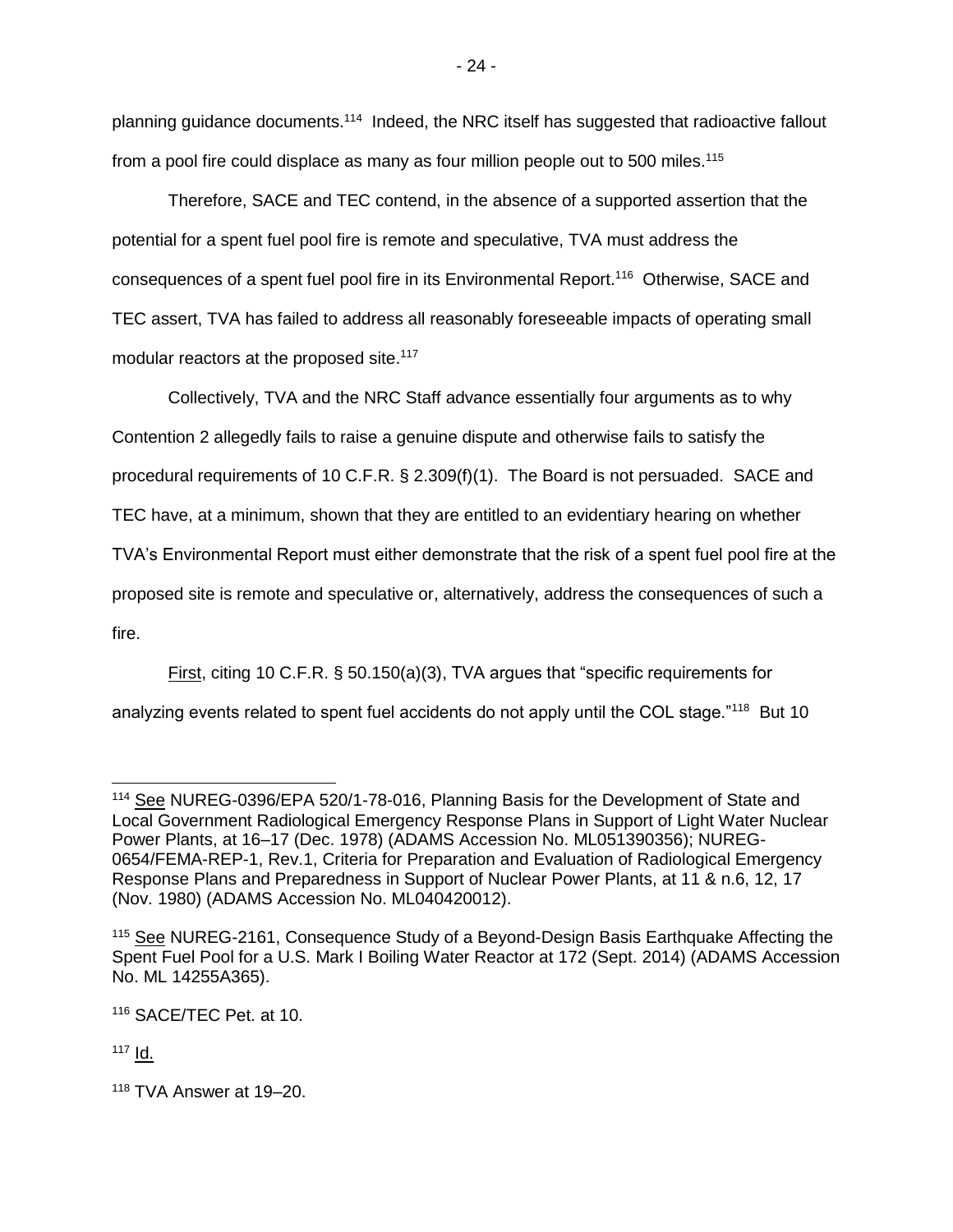C.F.R. § 50.150(a)(3) is a safety regulation that requires an analysis of commercial aircraft impacts on reactors and spent fuel pools. It is not an environmental regulation, and therefore has no bearing on the question of whether TVA's Environmental Report must include an analysis of the consequences of spent pool fires. Tellingly, the NRC Staff did not oppose admission of Contention 2 on this theory, and at oral argument the NRC Staff acknowledged that it failed to "see the direct relevance" of 10 C.F.R.  $\S$  50.150(a)(3).<sup>119</sup>

Second, the NRC Staff argues that Contention 2 is not admissible because allegedly the information SACE and TEC claim is missing from TVA's Environmental Report actually "is present in it."<sup>120</sup> According to the NRC Staff, TVA's Environmental Report includes references to the License Renewal GEIS, which, in turn, allegedly discusses "the remote likelihood of spent fuel pool fires."<sup>121</sup>

But the Environmental Report does not cite the License Renewal GEIS concerning the risk or consequences of spent fuel pool fires. The Report cites the License Renewal GEIS concerning entirely different subjects.<sup>122</sup> As SACE and TEC point out in their reply,<sup>123</sup> the mere mention of the License Renewal GEIS in the Environmental Report for a completely different purpose is not sufficient. Those references cannot substitute for a discussion of whether and how the License Renewal GEIS addresses the risk and consequences of a spent fuel pool fire involving small modular reactors at the Clinch River site.<sup>124</sup>

 $121$  Id.

 $\overline{a}$ 

 $124$  Id.

<sup>119</sup> Tr. at 100.

<sup>120</sup> NRC Answer to SACE/TEC Pet. at 22.

 $122$  E.g., ER, Rev. 0, at 5.7-3 (analyzing the applicability of the License Renewal GEIS to the Environmental Report's environmental analysis of the uranium fuel cycle).

<sup>123</sup> SACE/TEC Reply at 11.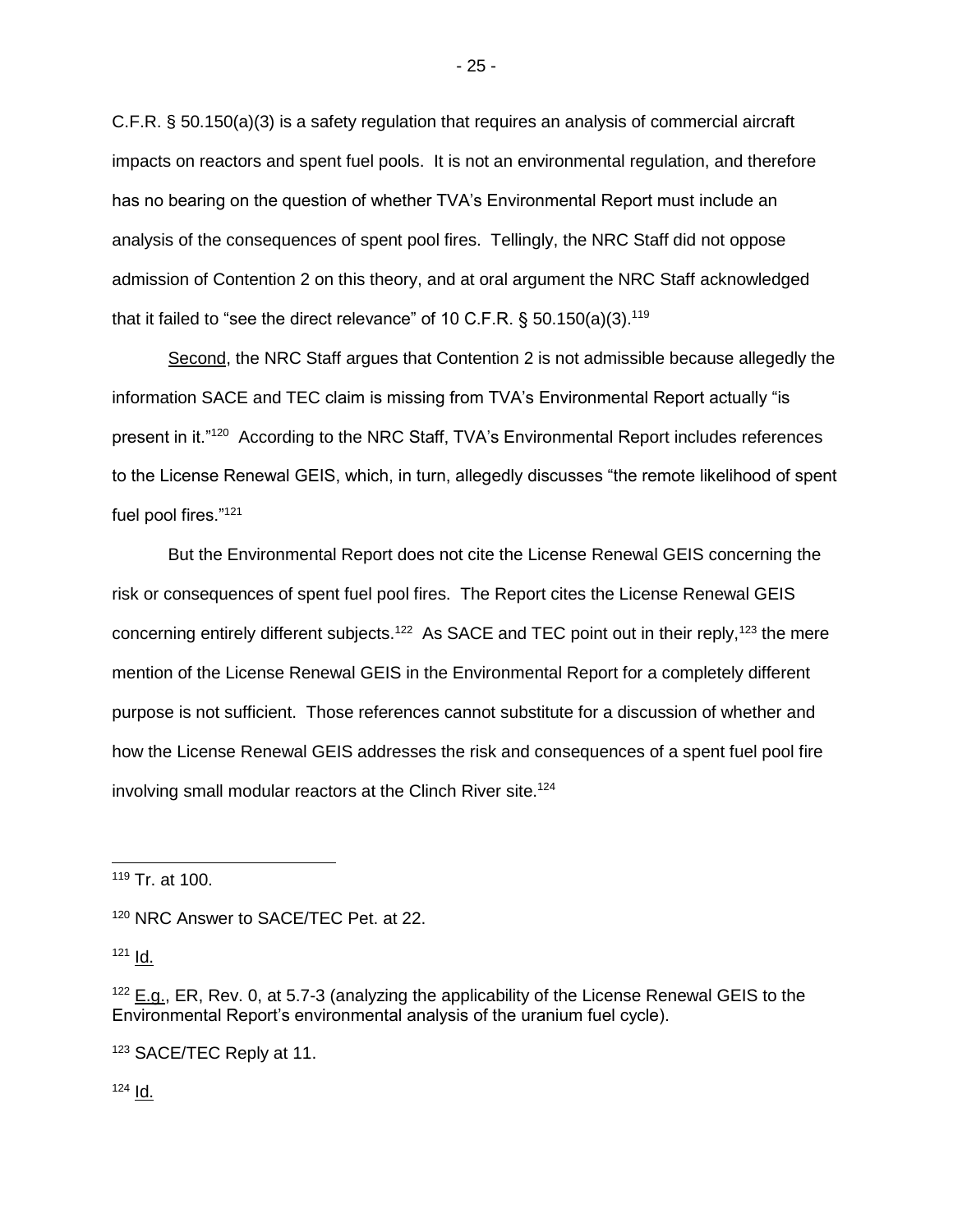Moreover, although Appendix E to the 2013 License Renewal GEIS refers to the lowered risk of spent fuel pool fires due to mitigative measures employed since 2001,<sup>125</sup> it never characterizes the risk as remote and speculative. On the contrary, in State of New York v. NRC, the United States Court of Appeals for the District of Columbia Circuit required the NRC to evaluate the consequences of spent fuel pool fires for the very reason that the Agency had not ruled them to be remote and speculative.<sup>126</sup>

Third, TVA argues that SACE and TEC fail to "assert that spent fuel accidents are not bounded by the design basis analysis of the severe accident analysis included in the ESP application."<sup>127</sup> The point of Contention 2, however, is that the Environmental Report is deficient because it contains no discussion at all concerning spent fuel pool fires. The sole subject matter of Chapter 7 of the Environmental Report consists of "accidents with substantial damage to the reactor core and degradation of containment systems."<sup>128</sup> As SACE and TEC contend in their reply, it is TVA's responsibility in the first instance to show that spent fuel pool fires are bounded by the severe accident analysis in its Environmental Report, and TVA has not done  $\mathsf{so}.^\mathsf{129}$ 

Fourth, TVA argues that, by stating the impacts of spent fuel pool fires are "comparable" to the impacts of reactor accidents, the 1996 and 2013 revisions of the License Renewal GEIS "demonstrate[ ] that the environmental impacts from a spent fuel accident are already

<sup>129</sup> SACE/TEC Reply at 9.

- 26 -

<sup>125</sup> License Renewal GEIS, app. E at E-39.

<sup>126</sup> 681 F.3d 471, 483 (D.C. Cir. 2012).

<sup>127</sup> TVA Answer at 21.

 $128$  ER, Rev. 0, at 7.2-1; see also id. at 7.2-2 to 7.2-3 (listing reactor accident sequences evaluated in Chapter 7, which are limited to reactor containment failure or bypass).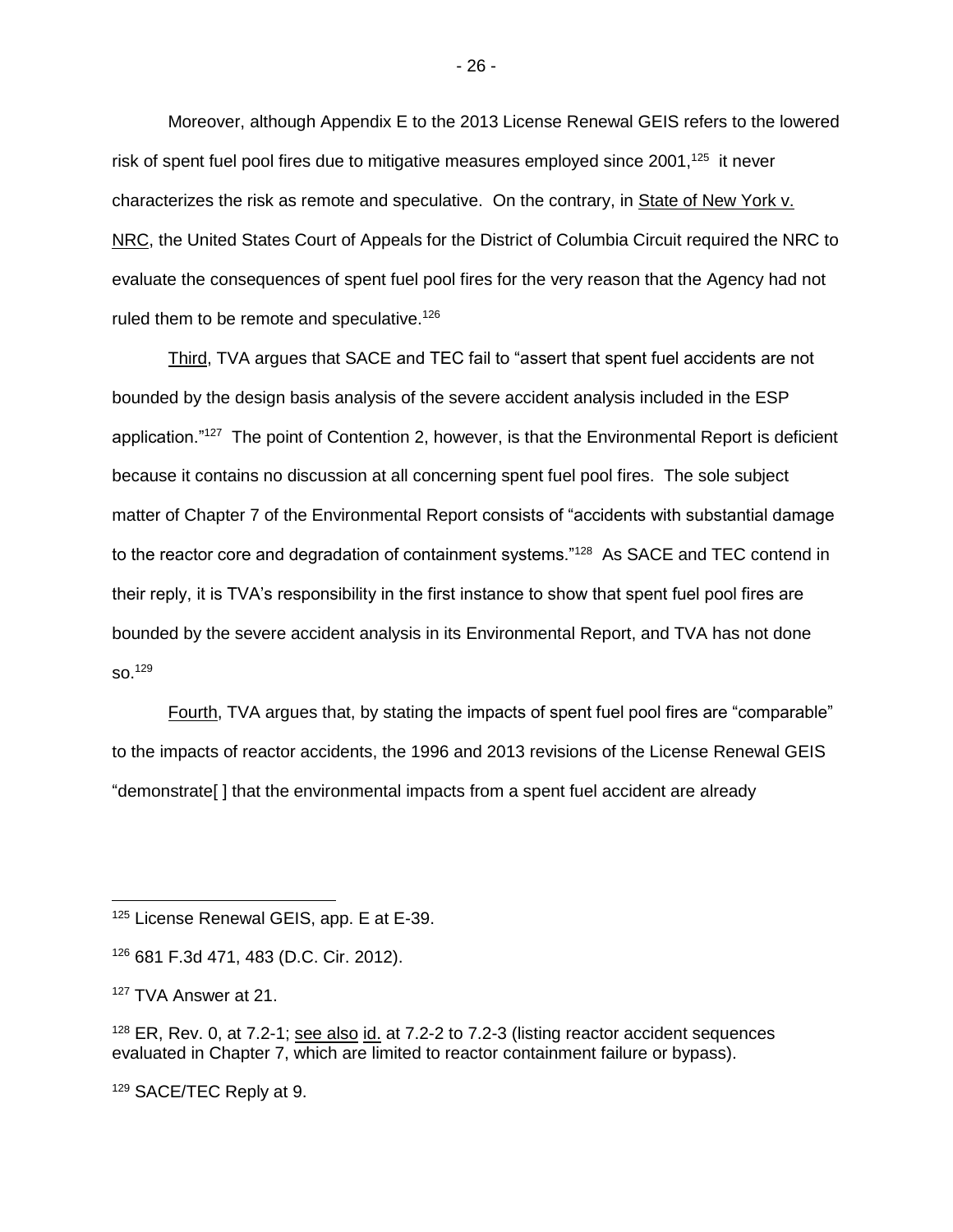encompassed by an analysis of other full-power reactor accidents."<sup>130</sup> However, the License Renewal GEIS does not address any aspect of the operation of small modular reactors. Nor has the NRC determined that the spent fuel pool analysis in the GEIS is also applicable to small modular reactors.

In fact, spent fuel pools may be designed differently for small modular reactors. As SACE and TEC contend in their reply, while the License Renewal GEIS may be relied on for the general proposition that spent fuel pool fires are on a comparable scale as reactor accidents, it does not establish that the environmental impacts of a spent fuel pool fire at a site with small modular reactors are necessarily encompassed by the impacts of a small modular reactor accident.<sup>131</sup>

SACE/TEC Contention 2 is admitted. However, as acknowledged by counsel for SACE and TEC, Contention 2 is strictly a contention of omission.<sup>132</sup> TVA might not be able to say very much about the risk of spent fuel pool fires, at this early stage, but SACE and TEC have made a plausible case that TVA must say something.<sup>133</sup> Should TVA choose to do so, Contention 2 would be moot. The sufficiency of whatever TVA might say would have to be tested by a new contention.

### 4. SACE/TEC Contention 3

SACE/TEC Contention 3 states:

The ESP application violates the National Environmental Policy Act . . . , 42 U.S.C. § 4321-4370f, and NRC implementing regulations because it contains

<sup>132</sup> Tr. at 118.

 $\overline{a}$ 

<sup>130</sup> TVA Answer at 22.

<sup>131</sup> SACE/TEC Reply at 10.

 $133$  As the Commission has observed, at the ESP stage, incomplete information is not a flaw in an environmental document provided the drafter sets forth and evaluates such information as does exist. Dominion Nuclear N. Anna, LLC (Early Site Permit for N. Anna ESP Site), CLI-07- 27, 66 NRC 215, 235–36 (2007) (citing Council on Environmental Quality guidance).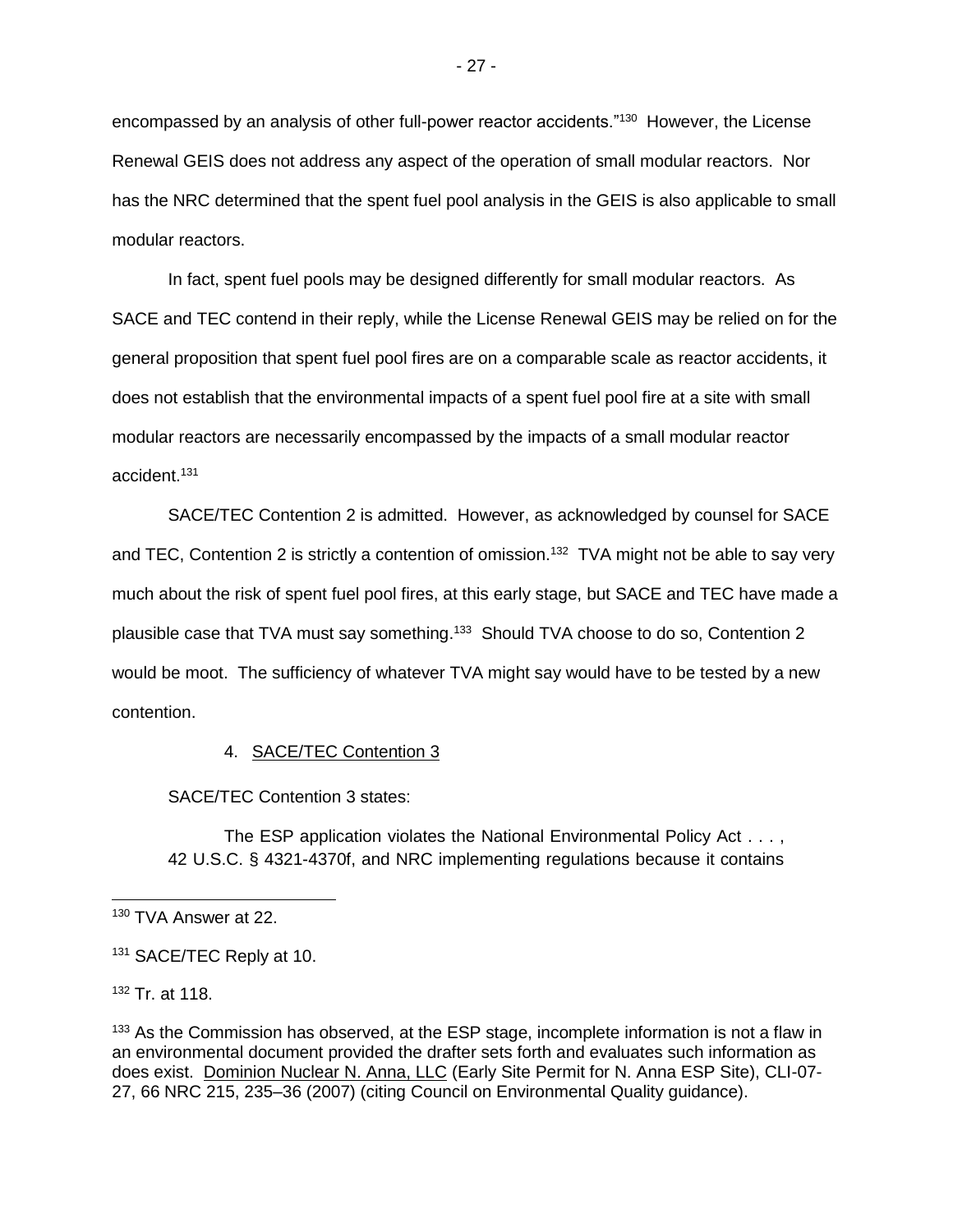impermissible language comparing the proposed [small modular reactor] to other energy alternatives and discussing the economic and technical advantage of the facility. The language is impermissible because TVA has explicitly invoked 10 C.F.R. § 51.50(b)(2), which excuses it from discussing the economic, technical, or other benefits of the proposed facility such as need for power [citation and footnote omitted]. By formally choosing to exclude consideration of alternatives from its Environmental Report, TVA has effectively precluded Petitioners from submitting contentions on those subjects.

Under the circumstances, TVA must restrict the content of the Environmental Report to the impacts of construction and operation and a limited evaluation of alternatives related solely to the selection of the site. Any language comparing the proposed [small modular reactor] to other energy alternatives, or purporting to justify the need for the [small modular reactor], should be stricken from the Environmental Report.

Furthermore, such language should not be included in the NRC's Environmental Impact Statement . . . for the proposed ESP. Such an [Environmental Impact Statement] would end up becoming an advertisement for [small modular reactor]s rather than the rigorous, unbiased and independent scientific study required by [the National Environmental Policy Act] [citations omitted].

In the alternative TVA may elect to address energy alternatives and need for power in the Environmental Report. In that case, fairness requires that Petitioners must be provided a reasonable opportunity to submit contentions on the new alternatives analysis.<sup>134</sup>

TVA has explicitly invoked 10 C.F.R. § 51.50(b)(2) to defer, until the COL stage,

consideration of the economic, technical, or other benefits of the proposed facility. SACE and

TEC therefore object to any language in TVA's Environmental Report that sets forth "claims that

[small modular reactor] technology is preferable to other energy technology on a host of issues,

including safety, security, reliability, carbon reduction, water use, and economies of scale."<sup>135</sup>

For example, SACE and TEC object to statements that objectives of the Clinch River site include demonstrating: (1) "that [small modular reactor] technology is capable of supplying

<sup>135</sup> Id. at 16.

<sup>134</sup> SACE/TEC Pet. at 11–12.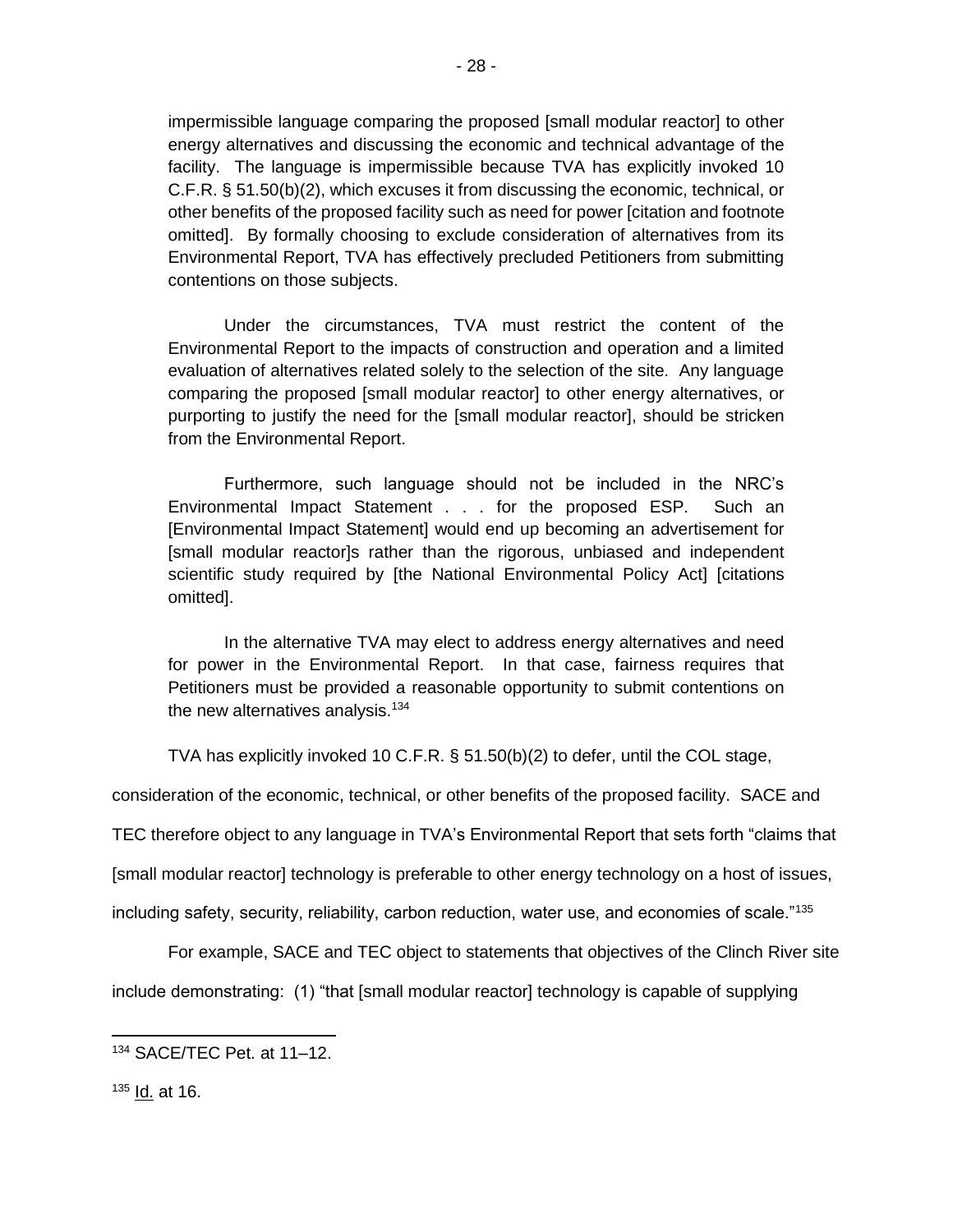reliable power that is less vulnerable to disruption from intentional destructive acts and natural phenomena;"<sup>136</sup> (2) the design advantages of small modular reactors where larger units may be impractical due to "transmission system constraints, limited space or water availability, or constraints on the availability of capital for construction and operation;"<sup>137</sup> (3) the possibility that small modular reactors "could address national security needs by providing reliable electric power in the event of a major grid disruption;"<sup>138</sup> and (4) the safety advantages of small modular reactors, including "underground containment and inherent safe-shutdown features," which "efficiently provide[ ] the same or better protection against the threats larger reactors must consider."<sup>139</sup>

TVA and the NRC Staff claim that Contention 3 does not satisfy 10 C.F.R. § 2.309(f)(1) because, they allege, it is outside the scope of this proceeding and fails to raise a material issue or a genuine dispute.<sup>140</sup> The Board disagrees. Contention 3 correctly challenges, at the earliest opportunity available, whether it would be lawful for language similar to that in TVA's Environmental Report ultimately to be included in the NRC's Environmental Impact Statement.

The Commission has established prerequisites for challenging an Environmental Impact Statement. All contentions "must be based on documents or other information available at the time the petition is to be filed."<sup>141</sup> Petitioners have an "ironclad obligation" to raise issues in

 SACE/TEC Pet. at 17–18 (quoting ER, Rev. 0, at 1-3); see also ER, Rev. 0, at 9.3-2. SACE/TEC Pet. at 17 (quoting ER, Rev. 0, at 1-1); see also ER, Rev. 0, at 1-4. SACE/TEC Pet. at 17 (quoting ER, Rev. 0, at 1-2); see also ER, Rev. 0, at 9.3-1. <sup>139</sup> SACE/TEC Pet. at 18 (quoting ER, Rev. 0, at 1-3); see also ER, Rev. 0, at 9.3-2. TVA Answer at 25–28; NRC Staff Answer to SACE/TEC Pet. at 27–29. 10 C.F.R. § 2.309(f)(2).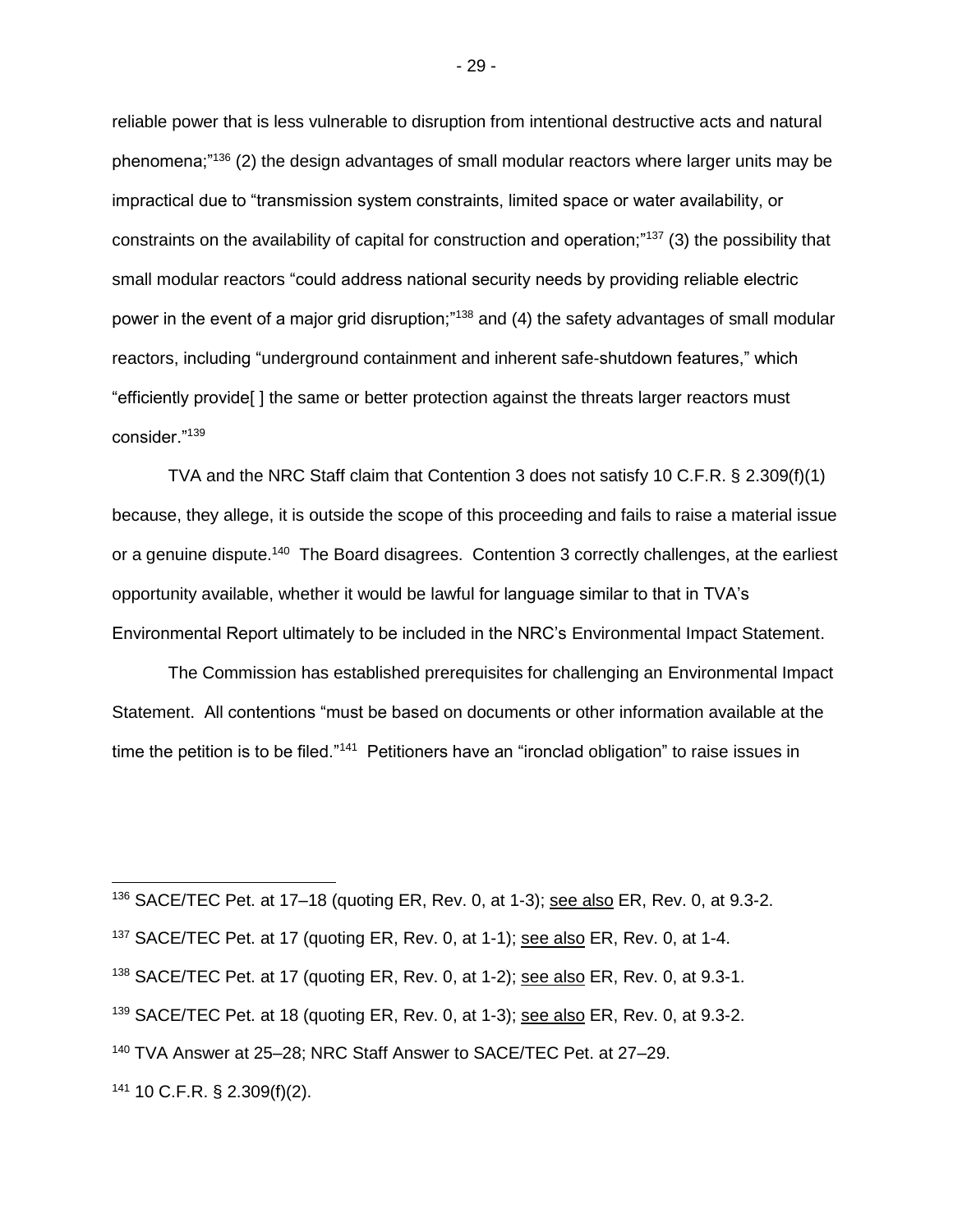licensing proceedings as soon as the information becomes available to them.<sup>142</sup> In the case of environmental contentions in particular, "participants shall file contentions based on the applicant's environmental report."<sup>143</sup>

The purpose of the NRC's requirement is to try to resolve environmental issues at the earliest possible time, even before the Agency issues an Environmental Impact Statement.<sup>144</sup> Accordingly, if a petitioner tries belatedly to challenge a defect in an Environmental Impact Statement that should have been apparent from the applicant's Environmental Report, it generally will not be allowed to do so.<sup>145</sup> The challenge will be too late.

As the Commission has stated: "[T]he Commission expects that the filing of an environmental concern based on the [Environmental Report] will not be deferred because the staff may provide a different analysis in its [Environmental Impact Statement]."<sup>146</sup> If, when it issues the Environmental Impact Statement, the NRC Staff purports to address a petitioner's claimed deficiencies in the Environmental Report, the Commission contemplates that there will then "be ample opportunity to either amend or dispose of the contention."<sup>147</sup>

 $147$   $\underline{Id}$ .

 $\overline{a}$ <sup>142</sup> Duke Power Co. (Catawba Nuclear Station, Units 1 & 2), ALAB-687, 16 NRC 460, 468 (1982), vacated in part on other grounds, CLI-83-19, 17 NRC 1041 (1983).

<sup>143</sup> 10 C.F.R. § 2.309(f)(2).

<sup>&</sup>lt;sup>144</sup> See Duke Power Co. (Catawba Nuclear Station, Units 1 & 2), CLI-83-19, 17 NRC at 1049, 1053 (1983).

<sup>&</sup>lt;sup>145</sup> See Powertech (USA), Inc. (Dewey-Burdock In Situ Uranium Recovery Facility) CLI-16-20, 84 NRC 219, 231 (2016) ("Insofar as it could be interpreted as implying that the Tribe was premature in filing its environmental contentions on the application, the Board's decision was incorrect. . . . [O]ur regulations require that intervenors file environmental contentions on the applicant's environmental report."); see also Private Fuel Storage, L.L.C. (Indep. Spent Fuel Storage Installation), CLI-04-04, 59 NRC 31, 45 (2004) (affirming the licensing board's decision to "refuse[ ] to allow Utah to bring up old grievances late in the hearing process").

<sup>146</sup> Catawba, CLI-83-19, 17 NRC at 1049.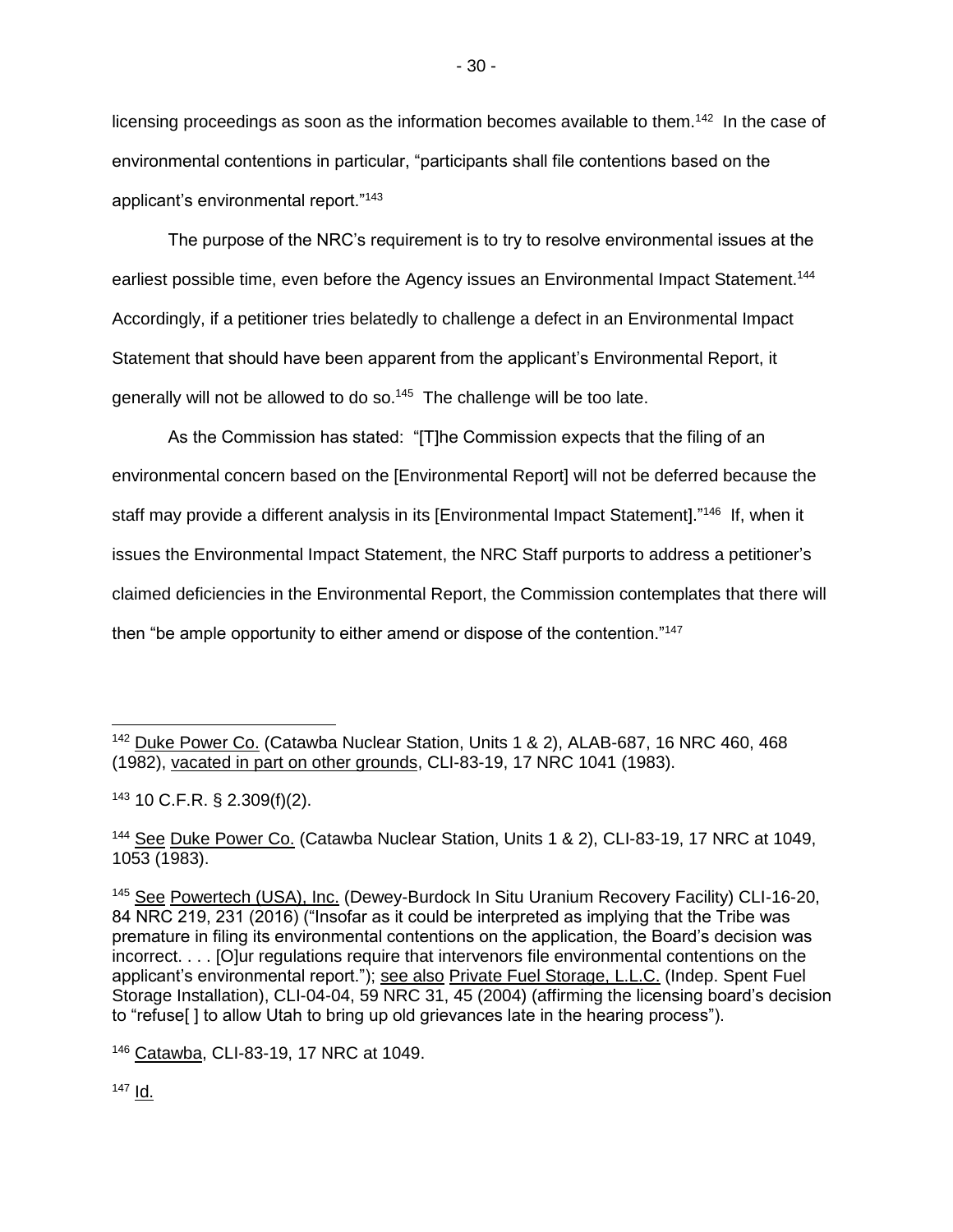By claiming Contention 3 is premature,<sup>148</sup> TVA and the NRC Staff in effect ask the Board to carve out a special exception to the Commission's requirement that any problematic issue that can be discerned from the applicant's Environmental Report must be raised at the outset. We decline to do so. In our opinion, the fundamental purpose of the Commission's requirement is not served by creating an exception in this case.

We recognize that Contention 3 is not a typical environmental contention. Rather than alleging an omission or error in TVA's Environmental Report, Contention 3 claims that TVA's report says too much.

In this context, what NRC regulations say about the content of TVA's Environmental Report and what the regulations say about the content of the Agency's Environmental Impact Statement are not the same. An Environmental Report for an ESP application "need not" include "an assessment of the economic, technical, or other benefits (for example, need for power) and costs of the proposed action or an evaluation of alternative energy sources."<sup>149</sup> The NRC's Environmental Impact Statement for an ESP, in contrast, "must not" include those very same subjects, unless the applicant has elected to address them at the ESP stage.<sup>150</sup>

Regardless of whether the presence of the challenged language in TVA's Environmental Report in itself gives rise to an actionable claim,<sup>151</sup> its eventual inclusion in the NRC's Environmental Impact Statement would at least arguably violate 10 C.F.R. § 51.75(b). The NRC Staff has virtually admitted as much.<sup>152</sup> Yet, if and when this matter proceeds to an

 $\overline{a}$ 

<sup>148</sup> TVA Answer at 25; NRC Staff Answer to SACE/TEC Pet. at 27–29.

<sup>149</sup> 10 C.F.R. § 51.50(b)(2).

 $150$  Id. § 51.75(b).

<sup>&</sup>lt;sup>151</sup> Both TVA and NRC Staff argue that no legal authority prohibits an applicant from making positive statements about a project or technology in its Environmental Report. TVA Answer at 24, 26; NRC Staff Answer to SACE/TEC Pet. at 28.

<sup>152</sup> See NRC Staff Answer to SACE/TEC Pet. at 31. At oral argument, the NRC Staff assured the Board of the Staff's intent to comply with NRC regulations, and declined to speculate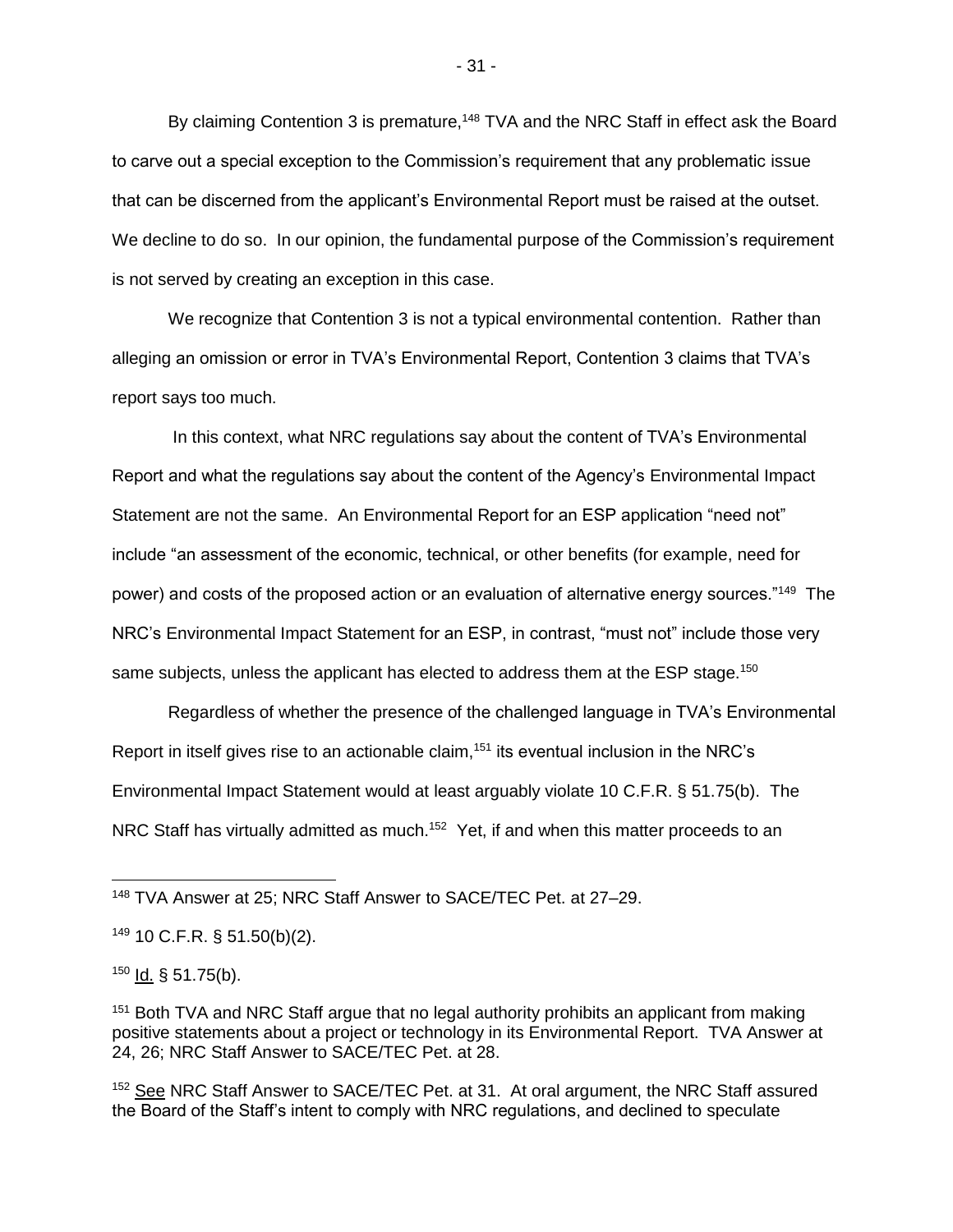evidentiary hearing, under the migration doctrine<sup>153</sup> the subject of the hearing will not be TVA's Environmental Report, but rather the NRC's Environmental Impact Statement.

In these circumstances, the Board fails to see the utility in rejecting Contention 3 as premature. Would the Staff prefer not to be alerted to SACE and TEC's concerns before it prepares the NRC's Environmental Impact Statement?

The NRC Staff's response seems to be: "Trust us." Recognizing that "Petitioners are concerned that the NRC will repeat the [Environmental Report's] information in the NRC Staff's not-yet-written [Environmental Impact Statement]," the Staff tries to assure the Board and the parties that it will do no such thing.<sup>154</sup> The Staff states: "The NRC Staff will follow the Commission[']s regulations as set forth in 10 C.F.R. § 51.75(b) and those rules do not allow the NRC Staff to include such information in an [Environmental Impact Statement] where the applicant chooses not to address it in the application."<sup>155</sup>

If in fact the Environmental Impact Statement is scrubbed of any discussion that could violate 10 C.F.R. § 51.75(b), the NRC Staff may move for summary disposition under 10 C.F.R. § 2.710. But the Staff's assurances are not a proper basis for rejecting Contention 3 at this time. In Catawba, the Commission explicitly contemplated such a scenario, and concluded there would be "ample opportunity to either amend or dispose of the contention" after the NRC

 $155$  Id.

 whether incorporating all the challenged language in the Staff's EIS "would or would not be a violation of 10 C.F.R. § 51.75(b)." Tr. at 124. We take the Staff's refusal to speculate as an indication that such a violation would be at least plausible. Otherwise, the Staff could simply have opined that it would not be a violation.

<sup>&</sup>lt;sup>153</sup> Under the "migration tenet," when the information in the NRC Staff's environmental review document is "sufficiently similar" to the applicant's Environmental Report, an existing contention based on the Environmental Report can "migrate" to apply to the Staff's review document as it applied to the Environmental Report. Strata Energy, Inc., (Ross In Situ Recovery Uranium Project), CLI-16-13, 83 NRC 566, 570 n.17 (2016) (citing Strata Energy, Inc., (Ross In Situ Recovery Uranium Project), LBP-13-10, 78 NRC 117, 132–33 (2013)).

<sup>154</sup> NRC Staff Answer at 31.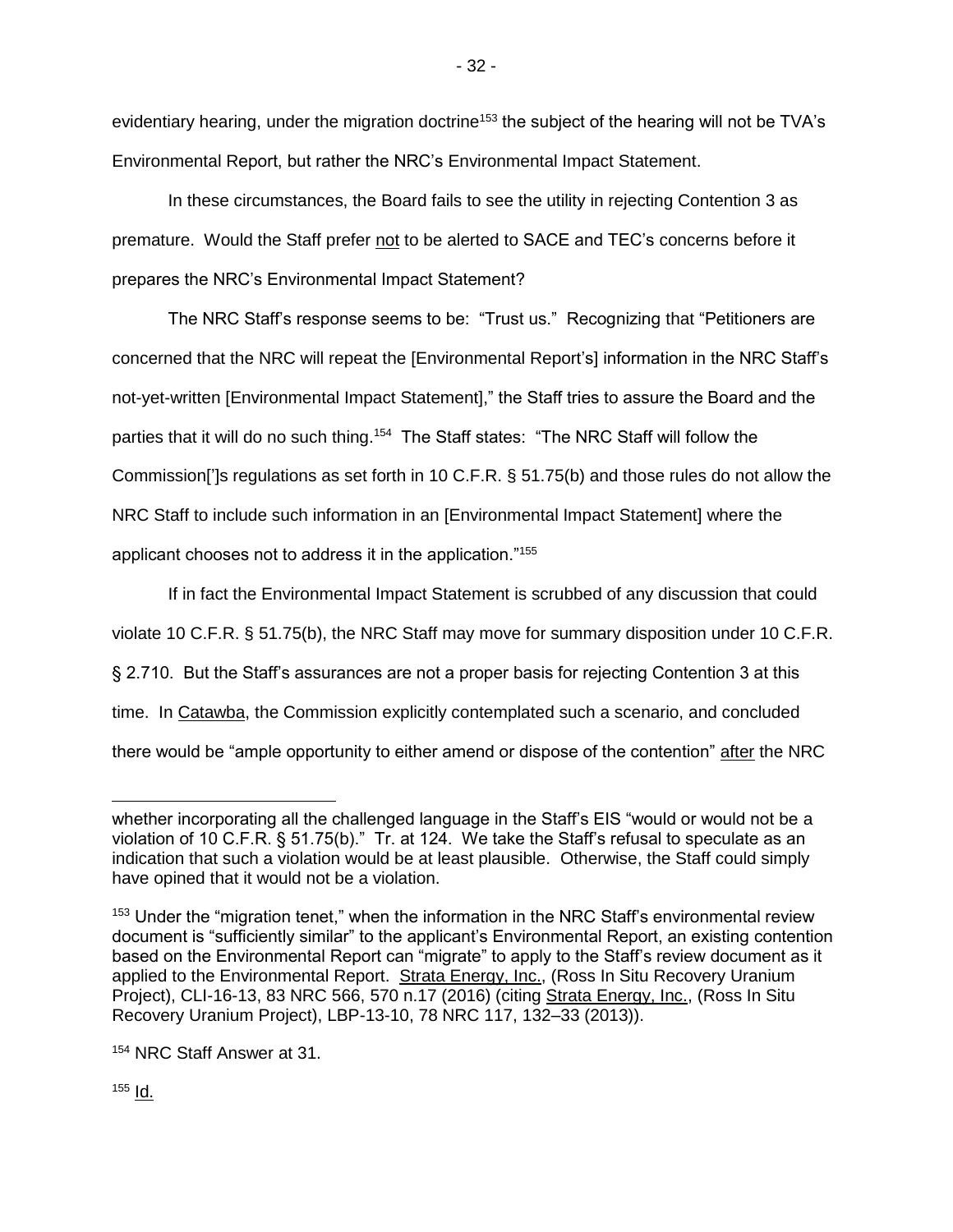Staff issues its Environmental Impact Statement.<sup>156</sup> Meanwhile, the contention remains pending.

SACE/TEC Contention 3 is admitted.<sup>157</sup>

D. Ruling on Petitions

As set forth above, BREDL, SACE, and TEC have all demonstrated standing in accordance with 10 C.F.R. § 2.309(d). Only SACE and TEC have proffered admissible contentions meeting the requirements of 10 C.F.R. § 2.309(f)(1). Therefore, in accordance with 10 C.F.R. § 2.309(a), the Board denies BREDL's request for hearing and petition for leave to intervene, and grants the request for hearing and petition for leave to intervene by SACE and TEC. SACE and TEC are admitted as parties to this proceeding.

# E. Hearing Procedure

Upon admission of a contention the Board must identify the specific hearing procedures to be used.<sup>158</sup> Section 2.310(d) of 10 C.F.R. provides that, in most licensing matters, the procedures in Subpart G of 10 C.F.R. Part 2 will be used only if a contention "necessitates resolution of issues of material fact relating to the occurrence of a past activity, where the

 $158$  10 C.F.R. § 2.310(a).

 $\overline{a}$ <sup>156</sup> Catawba, CLI-83-19, 17 NRC at 1049.

<sup>157</sup> In admitting Contention 3, the Board gives no weight to the supporting affidavit of Dr. M.V. Ramana. Regardless of Dr. Ramana's qualifications, he opines only that the factual assertions in Contention 3 are true, and that the opinions expressed therein are based on his best professional judgment. SACE/TEC Pet., attach. 2, Declaration of Dr. M.V. Ramana In Support of Petitioners' Contention 3 (Impermissible Discussion of Energy Alterenatives [sic] and Technical Advantages) at 1–2 (June 8, 2017). The Board does not understand any of the underlying facts to be in dispute, and we neither seek nor can we accept alleged expert opinion testimony on the requirements of federal law—most especially on the requirements of National Environmental Policy Act or of the NRC's implementing regulations. See, e.g., U.S. v. McIver, 470 F.3d 550, 561–62 (4th Cir. 2006) ("[O]pinion testimony that states a legal standard or draws a legal conclusion by applying law to the facts is generally inadmissible."); cf. Nieves-Villanueva v. Soto-Rivera, 133 F.3d 92, 99–100 (1st Cir. 1997) (recognizing that the "well-recognized exception" to excluding expert testimony on purely legal issues is for questions of foreign law).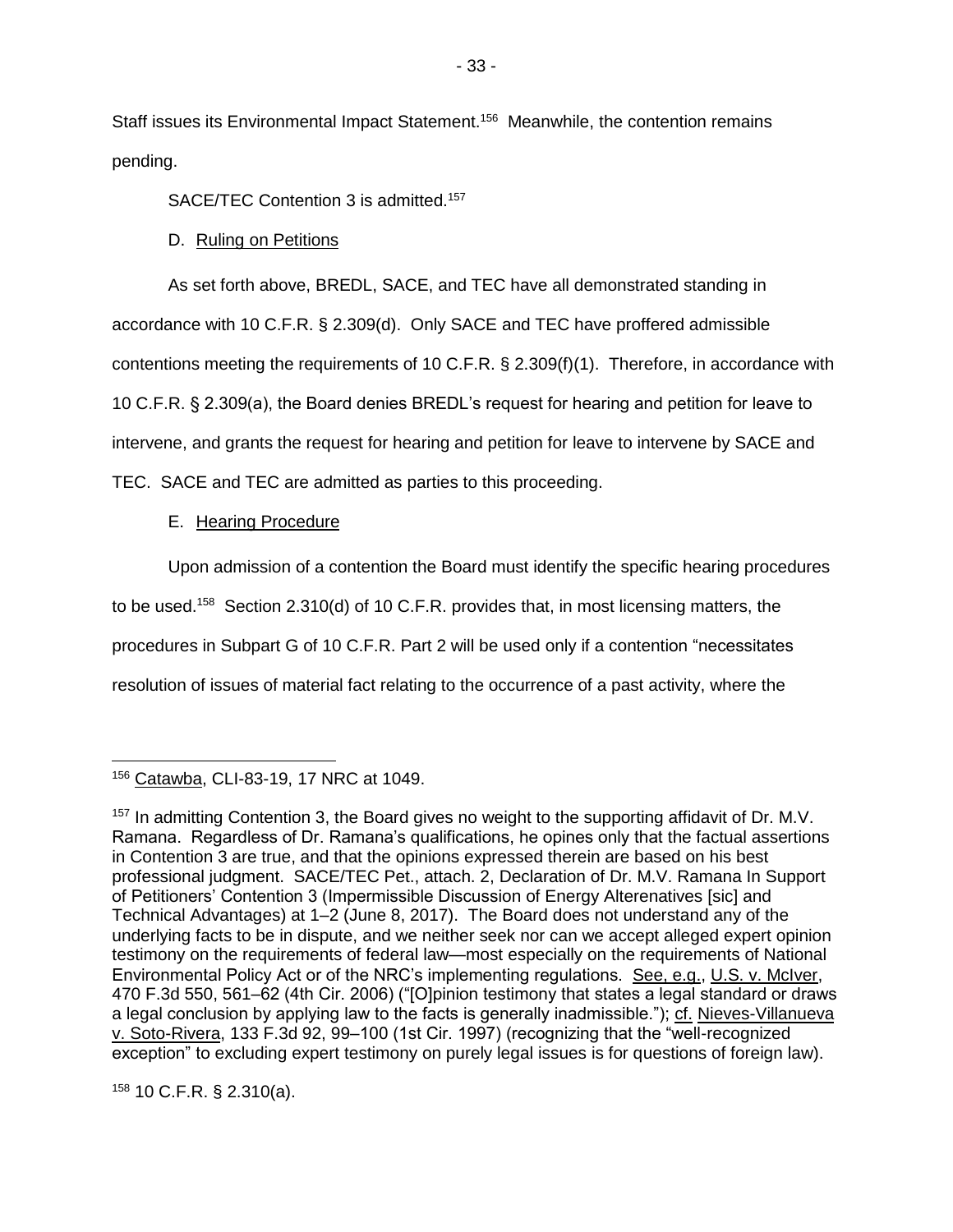credibility of an eyewitness may reasonably be expected to be at issue, and/or issues of motive or intent of the party or eyewitness material to the resolution of the contested matter."<sup>159</sup> Unless the Board determines that Section 2.310(d) or other relevant regulations require otherwise,<sup>160</sup> a proceeding may be conducted under the procedures of Subpart L of 10 C.F.R. Part 2.<sup>161</sup>

No participant addressed the selection of hearing procedures in its pleadings. In the absence of any assertion that Subpart G procedures should be used, the Subpart L hearing procedures will be used to adjudicate each admitted contention.

#### III. ORDER

For the foregoing reasons:

A. BREDL's petition is denied. BREDL's sole proffered contention is not admitted.

B. The petition of SACE and TEC is granted. SACE/TEC Contention 1 is not admitted. SACE/TEC Contention 2 and SACE/TEC Contention 3 are admitted.

C. The admitted contentions will be adjudicated under the procedures set forth at 10 C.F.R. Part 2, Subpart L.

 $161$  Id. § 2.310(a).

 $159$  Id. § 2.310(d).

 $160$  See, e.g., Id. § 2.310(b)–(c) (providing that, unless the parties agree otherwise, enforcement matters and licensing of uranium facility construction and operation must be conducted under Subpart G).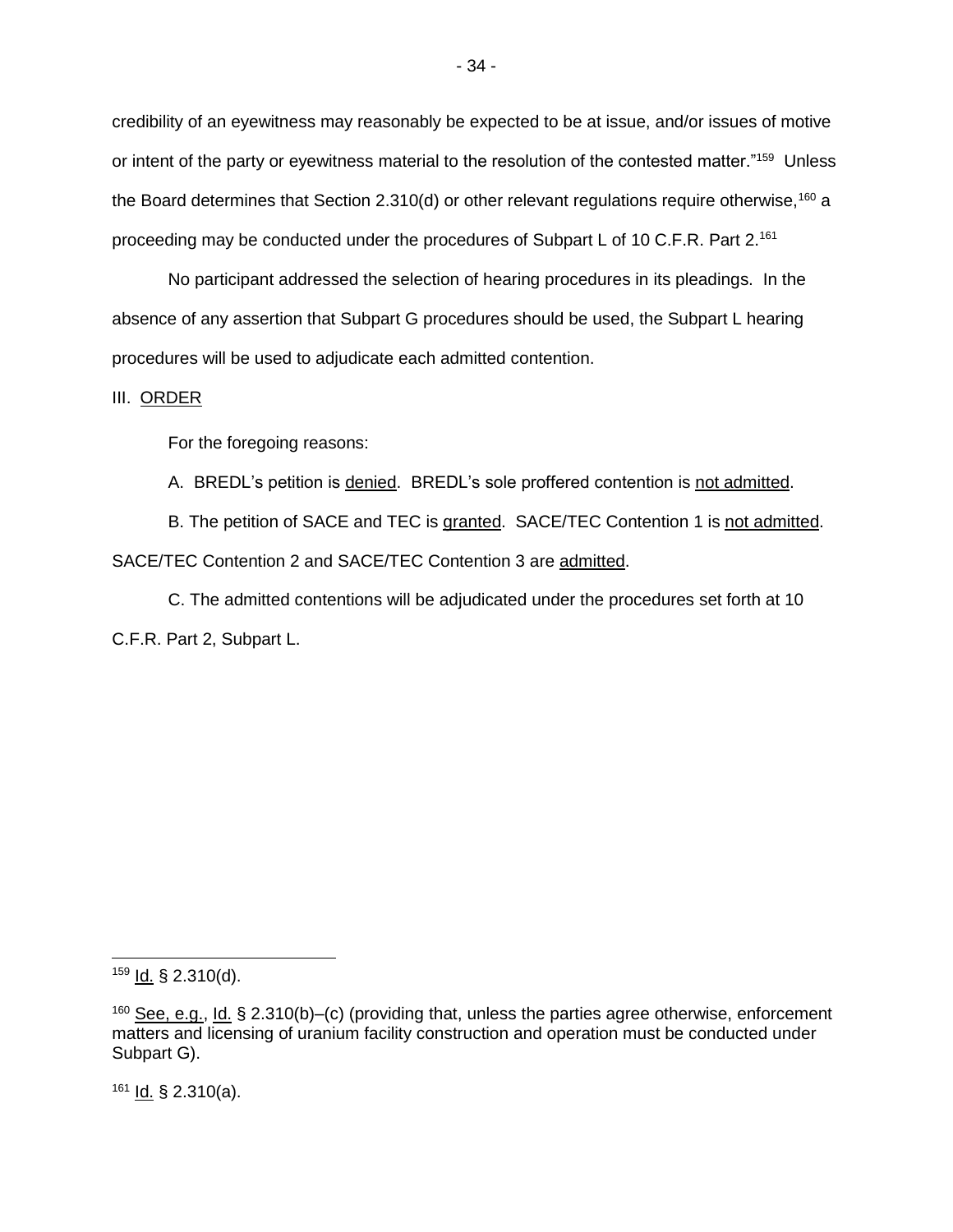Any appeal of this decision to the Commission shall be filed in conformity with 10 C.F.R.

§ 2.311.

It is so ORDERED.

### THE ATOMIC SAFETY AND LICENSING BOARD

*/RA/*

Paul S. Ryerson, Chairman ADMINISTRATIVE JUDGE

\_\_\_\_\_\_\_\_\_\_\_\_\_\_\_\_\_\_\_\_\_\_\_\_

*/RA/*

\_\_\_\_\_\_\_\_\_\_\_\_\_\_\_\_\_\_\_\_\_\_\_\_ Dr. Gary S. Arnold ADMINISTRATIVE JUDGE

*/RA/*

Dr. Sue H. Abreu ADMINISTRATIVE JUDGE

\_\_\_\_\_\_\_\_\_\_\_\_\_\_\_\_\_\_\_\_\_\_\_\_

Rockville, Maryland October 10, 2017